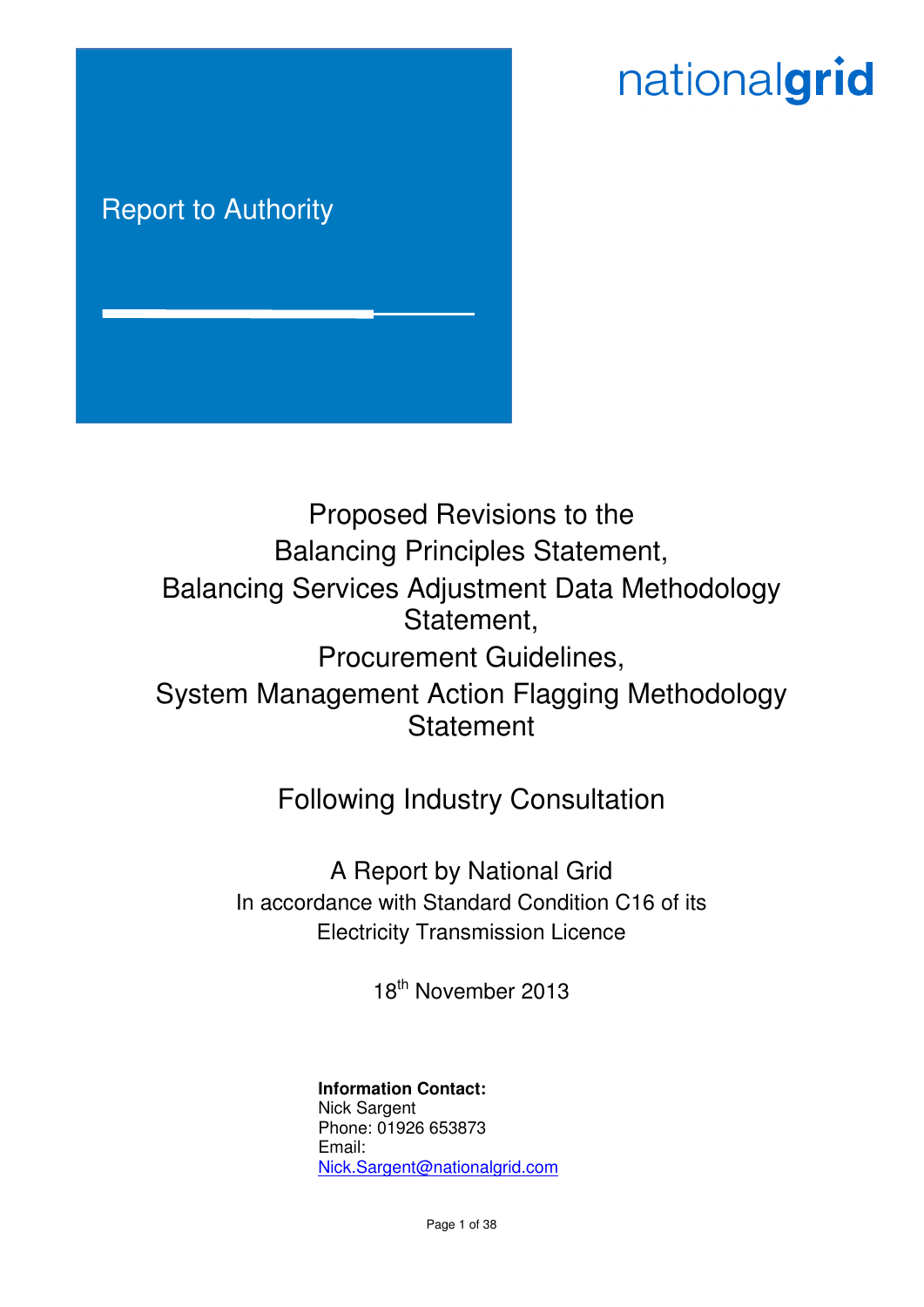## **Contents**

| $\mathbf{1}$ |                                                            |     |
|--------------|------------------------------------------------------------|-----|
| $\mathbf{2}$ |                                                            |     |
| 3            |                                                            |     |
| 4            |                                                            | .33 |
| 5            |                                                            | .35 |
|              |                                                            |     |
|              | Appendix B - Option 1 - Combined Change Marked Documents37 |     |
|              | Appendix C - Option 2 - Combined Change Marked Documents37 |     |
|              | Appendix D – Option 3 – Combined Change Marked Documents37 |     |
|              |                                                            |     |
|              | Appendix F – Option 1 – Revised Change Marked Documents 38 |     |
|              | Appendix G - Option 2 - Revised Change Marked Documents38  |     |
|              | Appendix H – Option 3 – Revised Change Marked Documents    | .38 |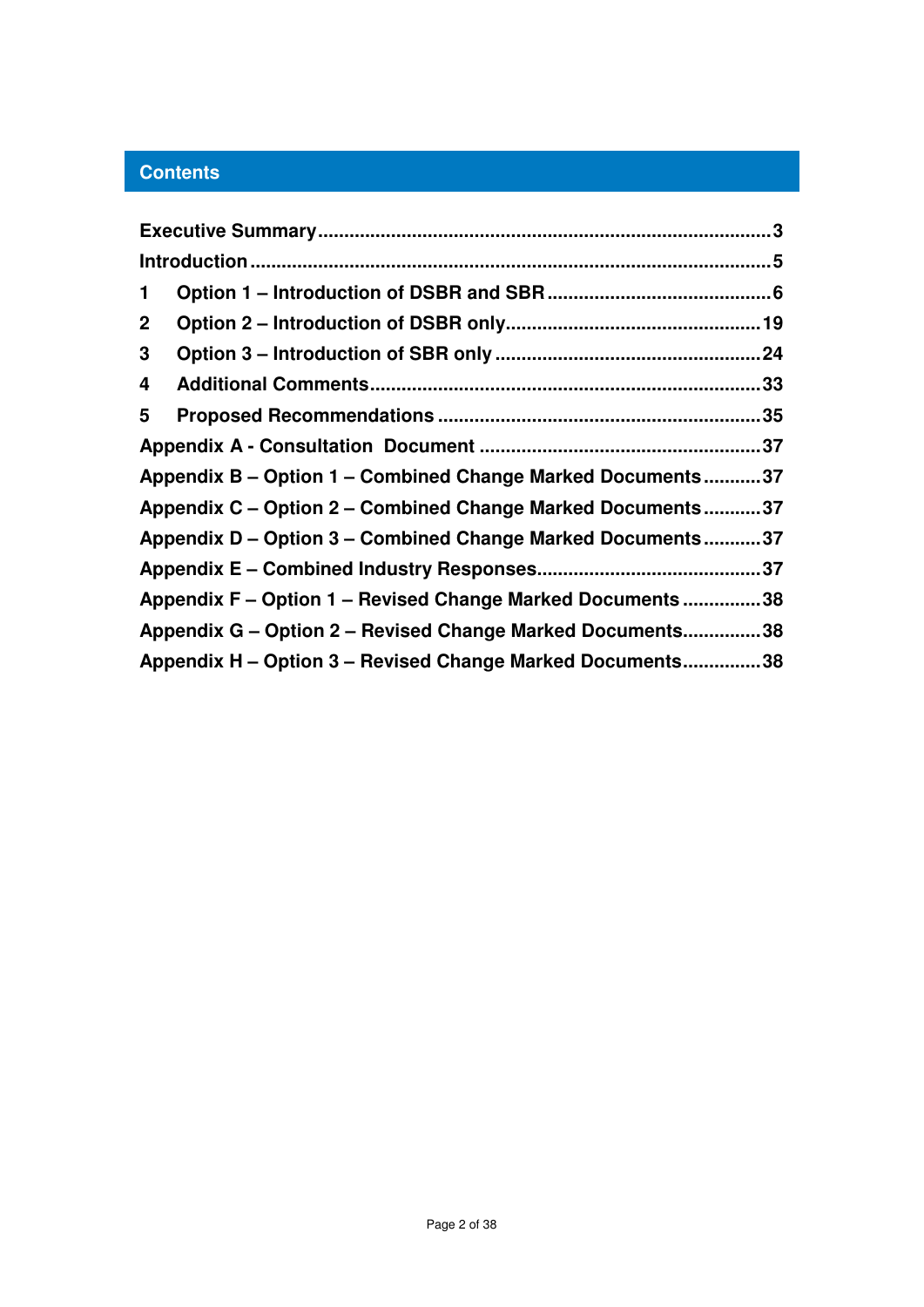#### **Executive Summary**

National Grid has carried out a consultation (the C16 consultation) on proposed amendments to some of the documents maintained in accordance with Standard Condition C16 of the National Grid Electricity Transmission Licence, namely the:

- Balancing Principles Statement (BPS);
- Balancing Services Adjustment Data Methodology (BSAD) Statement;
- Procurement Guidelines (PG); and
- System Management Action Flagging Methodology Statement (SMAF)

(referred to collectively as the C16 Statements from this point forward).

The C16 consultation was undertaken in accordance with Standard Condition C16 of the National Grid Electricity Transmission Licence, in parallel with an industry consultation also conducted by National Grid in relation to the proposed introduction of two new balancing services<sup>1</sup>. Proposed changes to the four C16 Statements referred to above in order to support the introduction of these additional balancing services were made in the C16 consultation document published on 11<sup>th</sup> October  $2013<sup>2</sup>$ . No changes were proposed to the ABSVD Methodology Statement (also maintained under Standard Condition C16) under the C16 consultation as no required changes were identified**.**

Industry responses to the C16 consultation were requested by  $11<sup>th</sup>$  November 2013. Responses were received from:

- GDF Suez
- EDF Energy
- **SSE**
- UK Demand Response Association

This report provides details of the outcome of the C16 consultation process undertaken by National Grid.

#### **Recommendation**

 $\overline{a}$ 

Following industry consultation, National Grid now presents to the Authority for consideration revised versions of the C16 Statements supporting Options 1, 2 and 3 as described further in this document.

The Authority is invited either to approve the revised versions of the C16 Statements supporting one Option and reject the other two Options or to reject the revised versions of the C16 Statements associated with all three Options.

National Grid recommends that the Authority approves the revised versions of the C16 Statements associated with supporting the introduction of Option 1, namely the introduction of both the Demand Side Balancing Reserve (DSBR) and Supplemental Balancing Reserve (SBR) services.

<sup>1</sup> http://www.nationalgrid.com/uk/Electricity/AdditionalMeasures/

<sup>2</sup> http://www2.nationalgrid.com/UK/Industry-information/Electricity-codes/Balancing-framework/C16-Consultations/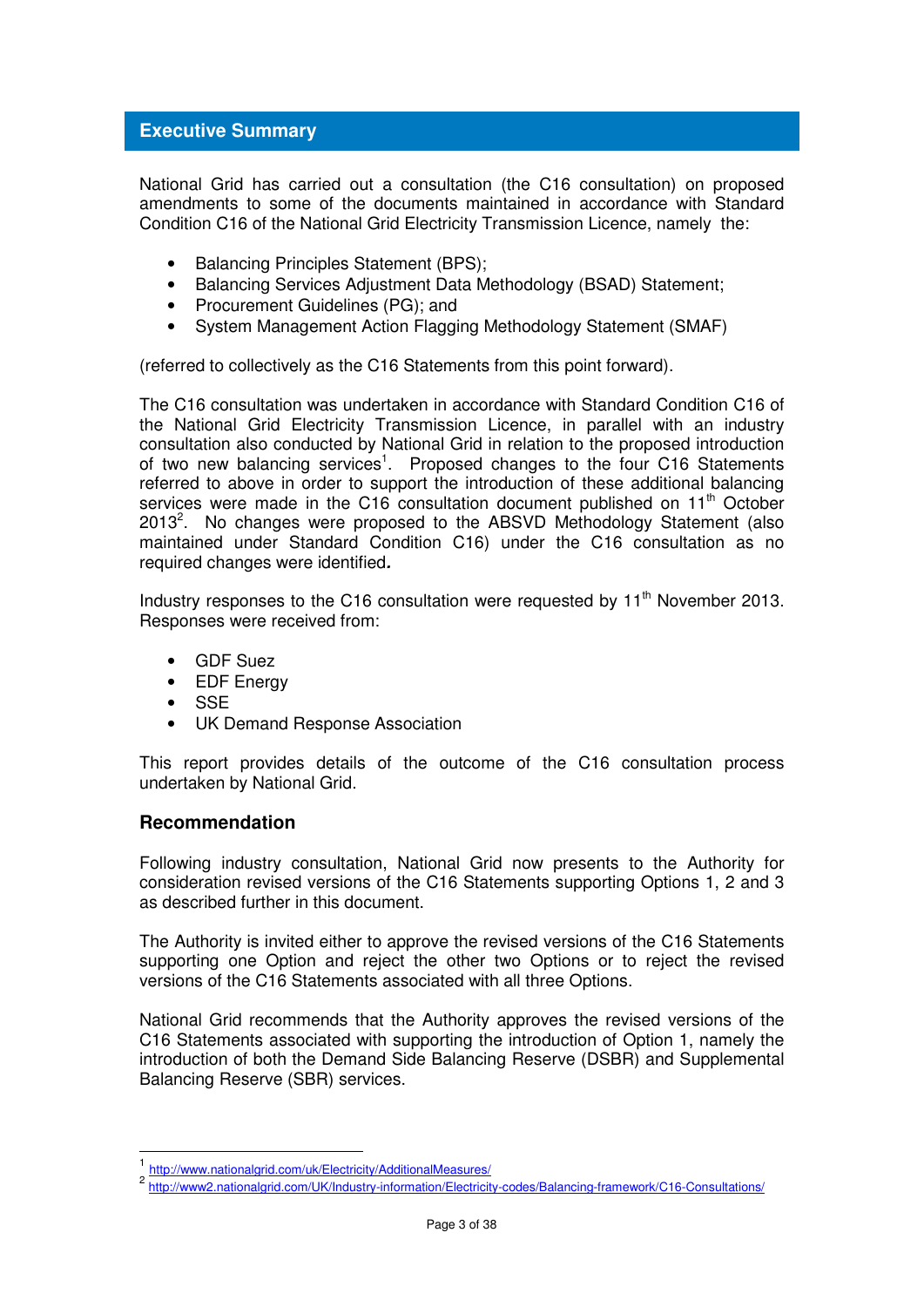The revised versions of the C16 Statements recommended for approval incorporate both the revisions originally proposed by National Grid in the C16 consultation and the changes to these revisions as a result of the C16 consultation. These revised and combined versions of the C16 Statements are included as Appendix F.

Should the Authority decide not to approve the revised versions of the C16 Statements associated with supporting the introduction of Option 1 then the Authority is invited to consider for approval either the revised versions of the C16 Statements supporting the introduction of Option 2 (DSBR only) at Appendix G or Option 3 (SBR only) at Appendix H.

Subject to any approval given by the Authority under Standard Condition C16, the proposed changes to the C16 Statements supporting the introduction of Option1, Option 2 or Option 3 (as the case may be) will become effective from  $1<sup>st</sup>$  January 2014.

If the Authority does not approve any of the revised versions of the C16 Statements associated with supporting the introduction of Option1, 2 or 3 then the existing versions of the C16 Statements will remain in force and effect.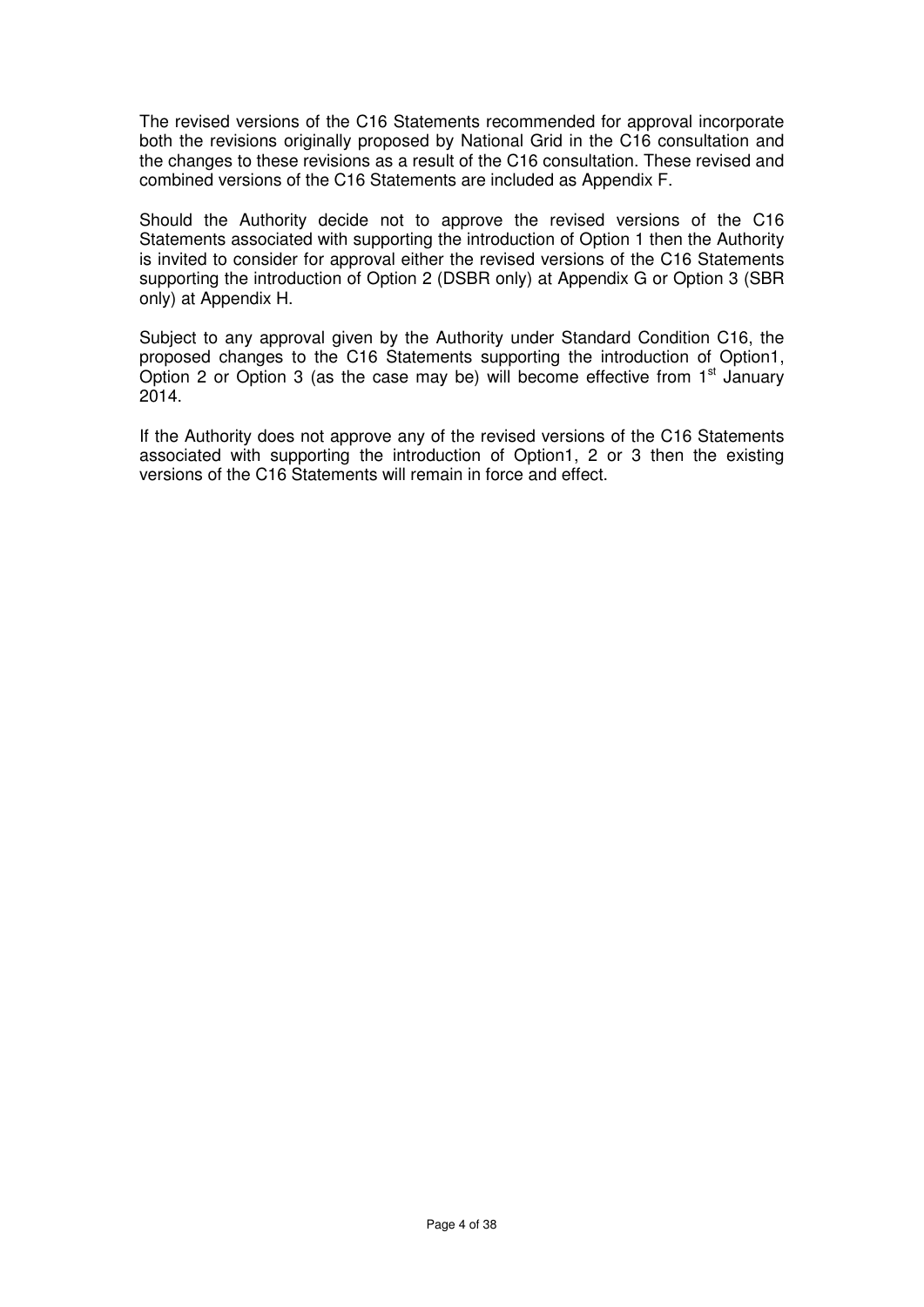In accordance with Standard Condition C16 (C16) of its Electricity Transmission Licence, National Grid has consulted with the industry to propose changes to its C16 Statements in order to incorporate two new balancing services.

The proposed new balancing services of Demand Side Balancing Reserve (DSBR) and Supplemental Balancing Reserve (SBR) were the subject of a separate consultation run by National Grid in parallel with the C16 consultation, and also published on 11<sup>th</sup> October 2013.<sup>3</sup>

The DSBR product is a quantity of demand reduction capability that would be procured to be available during peak times on non-holiday weekdays in the months of November to February inclusive. This may or may not attract a set-up fee at the preference of the service provider.

The DSBR service, provided by demand reduction (including behind-the-meter generation) or small embedded generation, and despatched outside the balancing mechanism, is intended to facilitate much wider participation in the provision of balancing services by the demand side than has previously been the case. As such the arrangements are intended to be straightforward to understand and implement, and to avoid onerous obligations which could otherwise represent a barrier to widespread participation.

Under the SBR product, National Grid would ideally procure a quantity of generation capability or, in principle, demand reduction capability, from plant that would not otherwise be available in the electricity market or the Balancing Mechanism during the period of the SBR contract.

The C16 consultation was published on 11<sup>th</sup> October 2013 requesting responses by 11<sup>th</sup> November 2013. Four responses were received from: GDF Suez; EDF Energy; SSE; and UK Demand Response Association. National Grid is required by Standard Condition C16 to submit a report to the Authority within seven days of the C16 consultation closing.

Attached in the Appendices to this document, as stated on the contents page, are;

- The C16 consultation document:
- The change marked C16 Statements as presented in the C16 consultation supporting the introduction of each of the three proposed Options1,2 and 3 (as described further in this document);
- The Industry responses to the C16 consultation; and
- The change marked C16 Statements supporting the introduction of each of the three proposed Options 1, 2 and 3 following the C16 consultation, updated with additional changes reflecting industry responses and identified clarification requirements.

Respondents were asked to select one of the three proposed options as their preference and only respond to the questions posed under their selected option.

 3 http://www.nationalgrid.com/NR/rdonlyres/F3F35BA1-8FCA-4206-9234-

<sup>85</sup>D59B2ADB66/62904/FinalProposalsConsultationDSBRSBR10thOctober2013Final1.pdf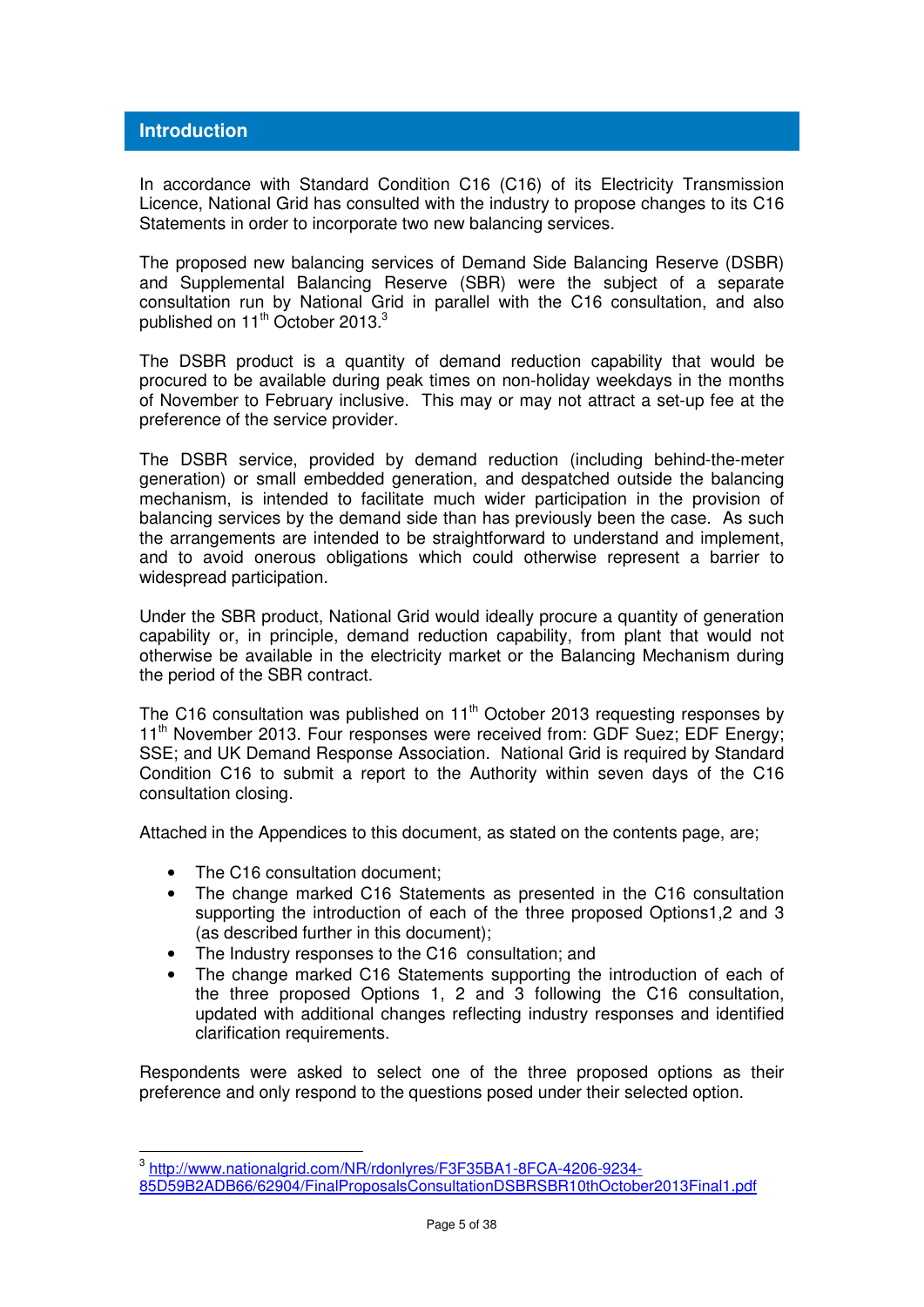This report provides details of the outcome of the C16 consultation process undertaken by National Grid.

## **1 Option 1 – Introduction of DSBR and SBR**

National Grid consulted with the industry on the following proposed changes to introduce both DSBR and SBR services into the relevant C16 statements.

#### 1.1 **Proposed changes to the BPS**

| <b>Reference</b>                                               | <b>Change</b>                                                                                                                                                                                                                                      |
|----------------------------------------------------------------|----------------------------------------------------------------------------------------------------------------------------------------------------------------------------------------------------------------------------------------------------|
| <b>Title Page</b>                                              | Change to Effective Date<br>Change to Version Number                                                                                                                                                                                               |
| Page 2                                                         | Insertion of a new version control entry to identify<br>"revision to include Demand Side Balancing Reserve<br>and Supplemental Balancing Reserve"                                                                                                  |
| Page 12, Part B Sec 5 (e) Maximum<br><b>Generation Service</b> | Insertion of text<br>"and any Demand Side Balancing Reserve (DSBR) and<br>any available Supplemental Balancing Reserve (SBR)<br>have been despatched."                                                                                             |
| Page 13, Part B Sec 5 (e) Maximum<br><b>Generation Service</b> | Insertion of text<br>"or Demand Side Balancing Reserve"                                                                                                                                                                                            |
| Page 16, Part C Sec 2 (a) (iv)                                 | Insertion of subsection<br>"DSBR availability and prices;"                                                                                                                                                                                         |
| Page 16, Part C Sec 4 (i)                                      | Insertion of text<br>"(excluding those from BM Units providing<br>Supplemental Balancing reserve (SBR))"                                                                                                                                           |
| Page 17, Part C Sec 4 (iii)                                    | Addition of text<br>"DSBR"<br>Deletion of text<br>"services from external system operators"                                                                                                                                                        |
| Page 17, Part C Sec 4 (iv)                                     | Addition of text<br>"call off of SBR either through requiring particular<br>physical notification submissions or through the<br>Balancing Mechanism;<br>Deletion of text<br>"and"                                                                  |
| Page 17, Part C Sec 4 (v)                                      | Insertion of subsection<br>"(v) call off of emergency assistance/instructions<br>associated with external System Operators: and"                                                                                                                   |
| Page 17, Part C Sec 5                                          | Addition of text<br>"Supplemental Balancing Reserve Service would be<br>called off as a last resort after all valid and feasible Bids<br>and Offers have been accepted in the BM and any valid<br>and feasible DSBR has been called off but, where |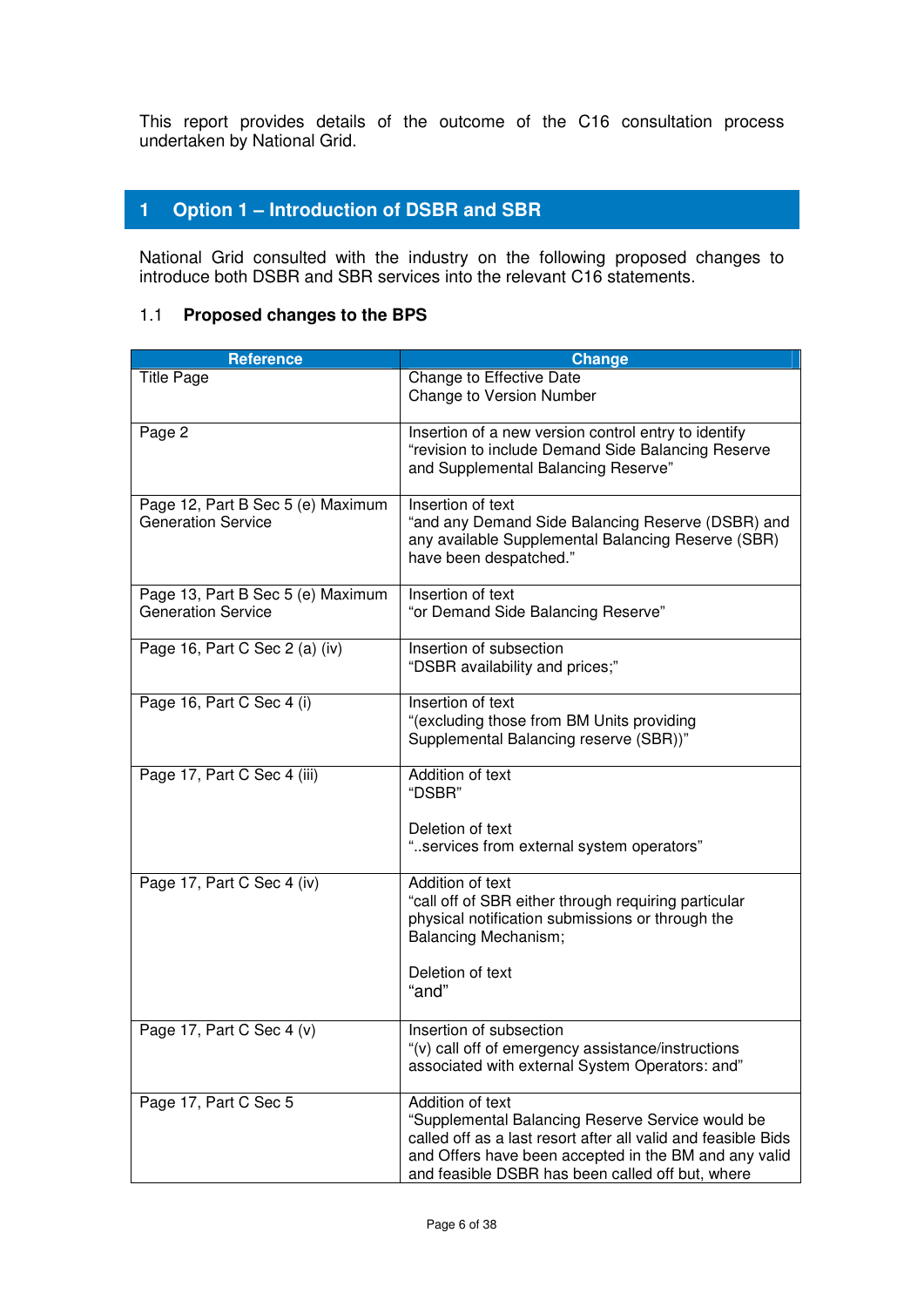| <b>Reference</b>       | <b>Change</b>                                                                                                                                                                                                                                                                                                                                                                                                                                                                                                                                                                                |  |  |
|------------------------|----------------------------------------------------------------------------------------------------------------------------------------------------------------------------------------------------------------------------------------------------------------------------------------------------------------------------------------------------------------------------------------------------------------------------------------------------------------------------------------------------------------------------------------------------------------------------------------------|--|--|
|                        | possible, prior to any instruction of Emergency Actions<br>and other Involuntary Reductions.                                                                                                                                                                                                                                                                                                                                                                                                                                                                                                 |  |  |
|                        | However, under certain circumstances, it may be<br>necessary to invoke the Supplemental Balancing<br>Reserve service before all valid and feasible Bids and<br>Offers have been accepted or before all valid and<br>feasible DSBR action have been called off. These<br>circumstances may include:                                                                                                                                                                                                                                                                                           |  |  |
|                        | (i) where Supplemental Balancing Reserve receives a<br>despatch instruction as part of a test;                                                                                                                                                                                                                                                                                                                                                                                                                                                                                               |  |  |
|                        | (ii) where Supplemental Balancing Reserve receives a<br>warming instruction necessary to ensure the availability<br>of the service in requisite timescales;                                                                                                                                                                                                                                                                                                                                                                                                                                  |  |  |
|                        | (iii) where, due to its dynamics, Supplemental<br>Balancing Reserve is despatched in advance of need to<br>manage an anticipated shortfall event;                                                                                                                                                                                                                                                                                                                                                                                                                                            |  |  |
|                        | (iv) where the acceptance of available Offers or call off<br>of DSBR would lead to an erosion of frequency<br>response and operational reserves below the required<br>levels;                                                                                                                                                                                                                                                                                                                                                                                                                |  |  |
|                        | (v) where the acceptance of relevant Offers or call off of<br>DSBR would lead to the depletion of reactive reserves<br>below the required levels; or                                                                                                                                                                                                                                                                                                                                                                                                                                         |  |  |
|                        | (vi) where no other plant with suitable dynamics is<br>available.                                                                                                                                                                                                                                                                                                                                                                                                                                                                                                                            |  |  |
|                        | Valid and feasible Bid and Offers and DSBR actions<br>are those Bids and Offers and DSBR actions which<br>facilitate the delivery of energy or demand reduction<br>within the relevant Settlement Period. For the<br>avoidance of doubt, the decision to call off the<br>Supplemental Balancing Reserve service will be taken<br>based upon the prevailing system conditions on the<br>transmission system. The price of other available<br>actions offered through the BM or from DSBR will have<br>no bearing upon the decision to instruct the<br>Supplemental Balancing Reserve service. |  |  |
|                        | Information relating to the instruction of the<br>Supplemental Balancing Reserve Service will be<br>published on the BMRS as soon as reasonably<br>practicable after it has been instructed.                                                                                                                                                                                                                                                                                                                                                                                                 |  |  |
| Page 18, Part C Sec 5  | Addition of text - Continued                                                                                                                                                                                                                                                                                                                                                                                                                                                                                                                                                                 |  |  |
| Page 19, Part C Sec 6  | Formatting                                                                                                                                                                                                                                                                                                                                                                                                                                                                                                                                                                                   |  |  |
| Page 20, Part C Sec 8  | Formatting                                                                                                                                                                                                                                                                                                                                                                                                                                                                                                                                                                                   |  |  |
| Page 21, Part C Sec 10 | Formatting                                                                                                                                                                                                                                                                                                                                                                                                                                                                                                                                                                                   |  |  |
| Page 22, Part C Sec 10 | Formatting                                                                                                                                                                                                                                                                                                                                                                                                                                                                                                                                                                                   |  |  |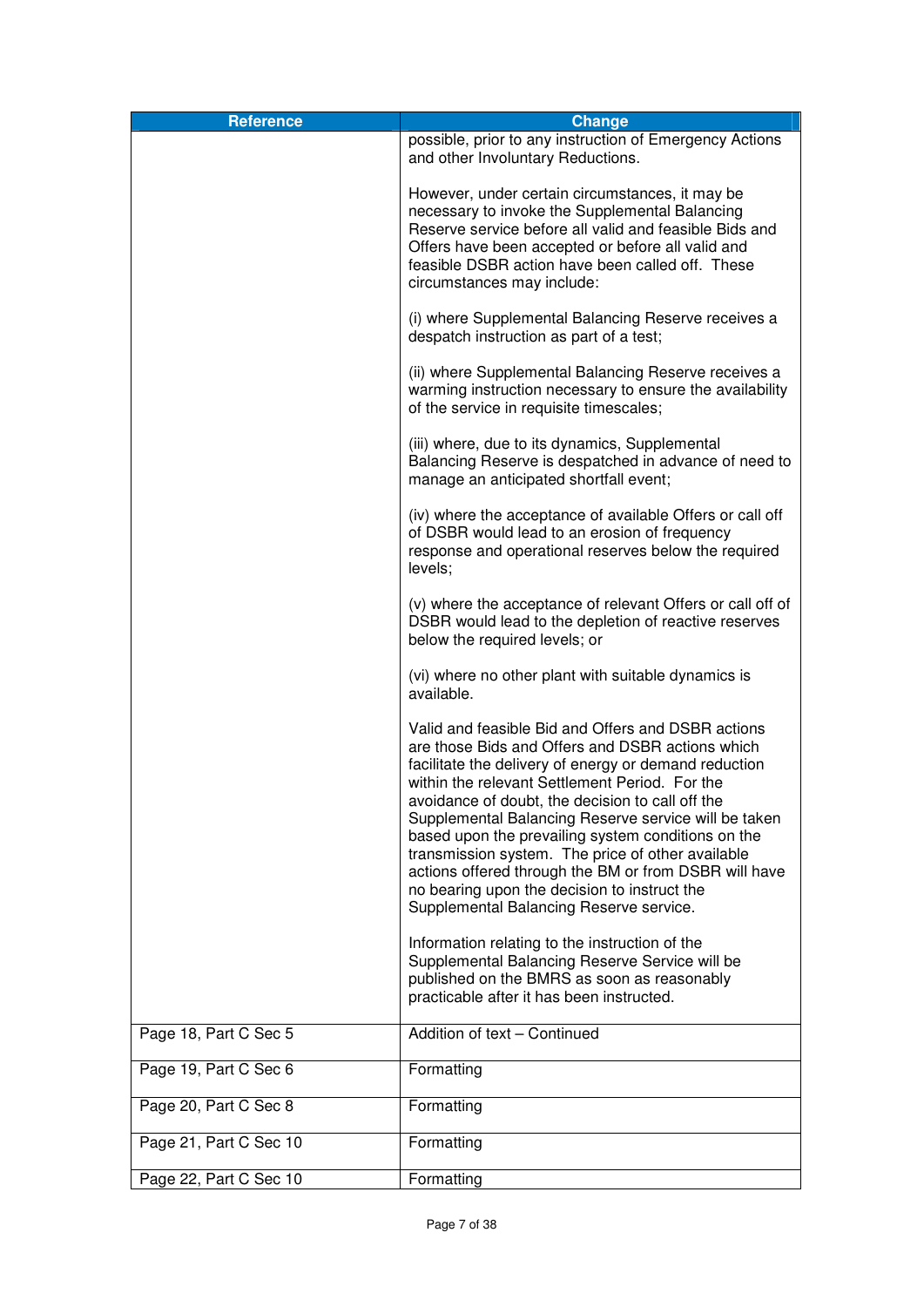| <b>Reference</b>            | <b>Change</b>                                                                                                                                                                                                                                                                                                                                                                                                                                                                                                                                                                        |
|-----------------------------|--------------------------------------------------------------------------------------------------------------------------------------------------------------------------------------------------------------------------------------------------------------------------------------------------------------------------------------------------------------------------------------------------------------------------------------------------------------------------------------------------------------------------------------------------------------------------------------|
| Page 22, Part C Sec 10      | Addition of text:<br>"Any SBR instruction prior to Gate Closure will also be<br>accompanied by a PGB Transaction such that the<br>energy imbalance of the relevant BSC Party reflects the<br>purchase of this energy under the SBR contract."                                                                                                                                                                                                                                                                                                                                        |
| Page 28, Part D Sec 3.2     | Amend the number of reserve categories from four to<br>six                                                                                                                                                                                                                                                                                                                                                                                                                                                                                                                           |
| Page 30, Part D Sec 3.2 (e) | Insertion of new section (e)<br>"(e) Demand Side Balancing Reserve<br>DSBR is provided by demand reduction or behind-the-<br>meter or embedded generation and despatched outside<br>the balancing mechanism.<br>No economic assessment is undertaken of tenders                                                                                                                                                                                                                                                                                                                      |
|                             | from DSBR providers who do not wish to be paid a set<br>up fee for making the service available. However, only<br>tenders with a utilisation cost less than the Value of<br>Lost Load will be accepted. The quantity of DSBR from<br>this category of service provider is therefore dependent<br>upon the quantity of valid tenders put forward with a<br>utilisation price below the Value of Lost Load.                                                                                                                                                                            |
|                             | Where DSBR tenders are received from DSBR<br>providers who do wish to be paid a set up fee, the<br>quantity of DSBR procured is determined on an<br>economic basis by reference to the Value of Lost Load,<br>tender prices for DSBR and our assessment of<br>expected quantity of service call-off. The economic<br>assessment of these tenders requires an estimate of<br>the reliability of the service. In the assessment of such<br>DSBR tenders, the capacity of the DSBR included in a<br>particular tender will be reduced by 25% in undertaking<br>its economic assessment. |
|                             | National Grid also reserves the right to take into<br>account network constraints in assessing the relative<br>merits of various DSBR tenders."                                                                                                                                                                                                                                                                                                                                                                                                                                      |
| Page 30, Part D Sec 3.2 (f) | Insertion of new section (f)<br>"(f) Supplemental Balancing Reserve                                                                                                                                                                                                                                                                                                                                                                                                                                                                                                                  |
|                             | Other than in the circumstances described in<br>Paragraph 5 of Part C Supplemental Balancing<br>Reserve is not called off prior to other available<br>balancing. It is provided primarily by contracted<br>generation (or potentially demand reduction capability).                                                                                                                                                                                                                                                                                                                  |
|                             | In assessing the requirement for SBR, we will have<br>regard to the latest supply and demand outlook, the<br>associated uncertainties, and the Government's draft<br>reliability standard, drawing on published information in<br>Ofgem's Capacity Assessment Reports, our Winter<br>Outlook Report and Future Energy Scenarios, together<br>with other relevant information relating to generation<br>availability and trends in demand.                                                                                                                                            |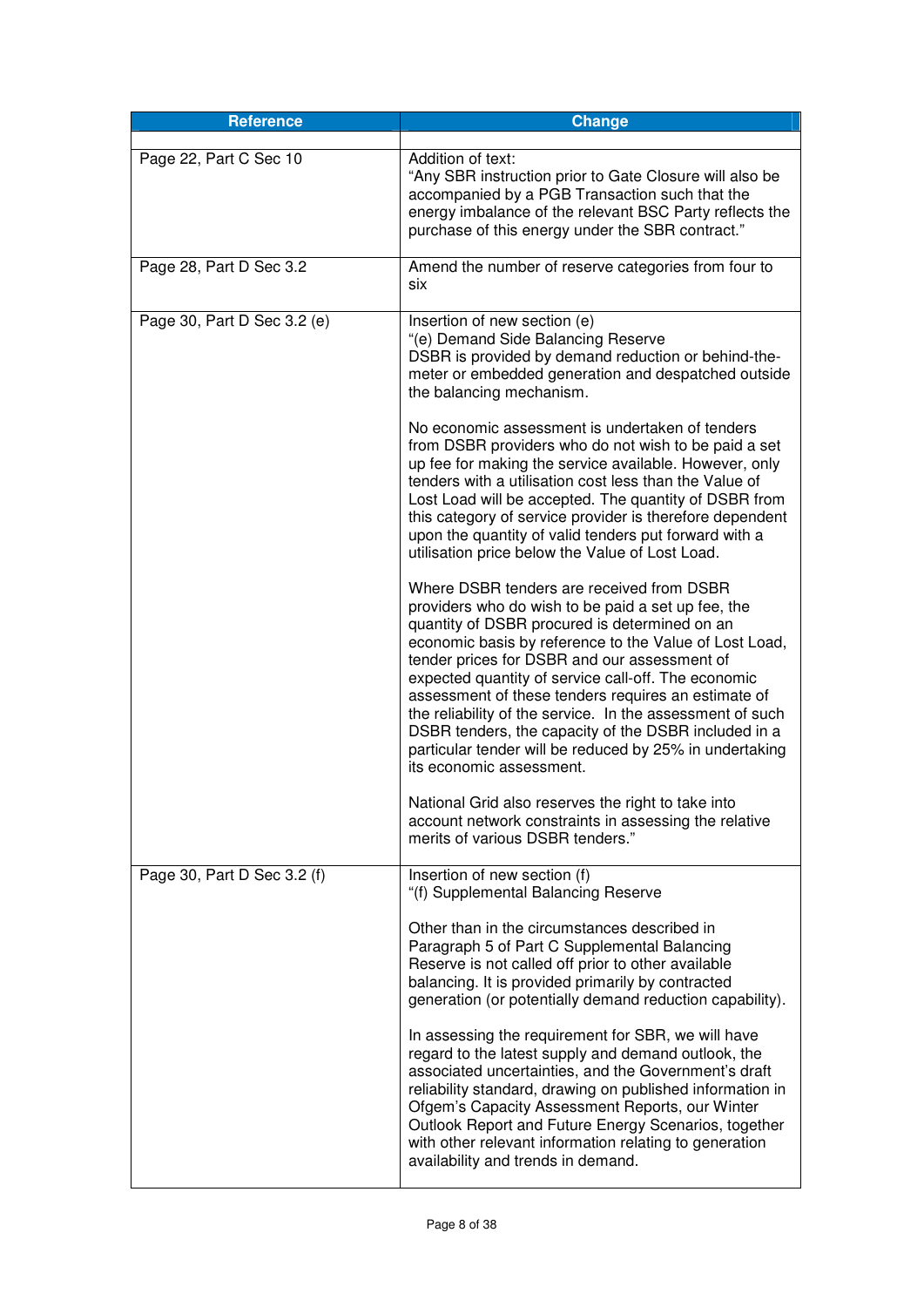| <b>Reference</b>               | <b>Change</b>                                                                                                                                                                                                                                                                                                                                                                                                                                                                                                                                                 |
|--------------------------------|---------------------------------------------------------------------------------------------------------------------------------------------------------------------------------------------------------------------------------------------------------------------------------------------------------------------------------------------------------------------------------------------------------------------------------------------------------------------------------------------------------------------------------------------------------------|
|                                | Where economic and efficient to do so, we will aim to<br>procure a quantity of SBR to meet this requirement and<br>will accept tenders to achieve this at least cost, taking<br>into account: the tendered quantity and price; the<br>declared reliability; expected costs of testing, warming<br>and utilisation; together with the expected costs of<br>validation, contracting, settlement and despatch.<br>National Grid also reserves the right to take into<br>account network constraints in assessing the relative<br>merits of various SBR tenders." |
| Page 30                        | Addition of a footnote<br>"Or such other factor that we believe is reasonable in<br>light of operational experience of the service."                                                                                                                                                                                                                                                                                                                                                                                                                          |
| Page 31, Part D Sec 3.2 (f)    | Continuation of new section (f)                                                                                                                                                                                                                                                                                                                                                                                                                                                                                                                               |
| Page 31, Part D Sec 3.3 (viii) | Insertion of new subsection<br>"judgement of the levels of DSBR that may be<br>delivered."                                                                                                                                                                                                                                                                                                                                                                                                                                                                    |
| Page 33, Part E Sec 1 Step 2   | Formatting                                                                                                                                                                                                                                                                                                                                                                                                                                                                                                                                                    |
| Page 33, Part E Sec 1 Step 4   | Addition of text<br>"+ DSBR"                                                                                                                                                                                                                                                                                                                                                                                                                                                                                                                                  |
| Page 33, Part E Sec 1 Step 6   | Addition of text<br>" and after adjusting for likely quantities of available<br>DSBR."                                                                                                                                                                                                                                                                                                                                                                                                                                                                        |
| Page 34, Part E Sec 1 Step 7   | Expansion of formula to include "+ $\sum$<br><b>DSBR</b>                                                                                                                                                                                                                                                                                                                                                                                                                                                                                                      |
| Page 34, Part E Sec1 Step 8    | Addition of text<br>"We will also consider whether Supplemental Balancing<br>Reserve is likely to be required and notify SBR<br>providers accordingly."                                                                                                                                                                                                                                                                                                                                                                                                       |
| Page 35, Part E Sec 2 Step 3   | Addition of text<br>"If we consider that there is a realistic possibility of a<br>margin shortfall after taking account of the potential<br>response to a National Electricity Transmission System<br>Warning - Inadequate System Margin (NISM) and<br>other available Balancing Services, we will consider<br>despatching SBR plant to make good the potential<br>shortfall in relevant periods."                                                                                                                                                            |

## **Table 1 – Proposed BPS changes**

The complete industry responses are attached in full as Appendix E. A summary of responses is included below.

Please note all references in these questions refer to the original references in the consultation.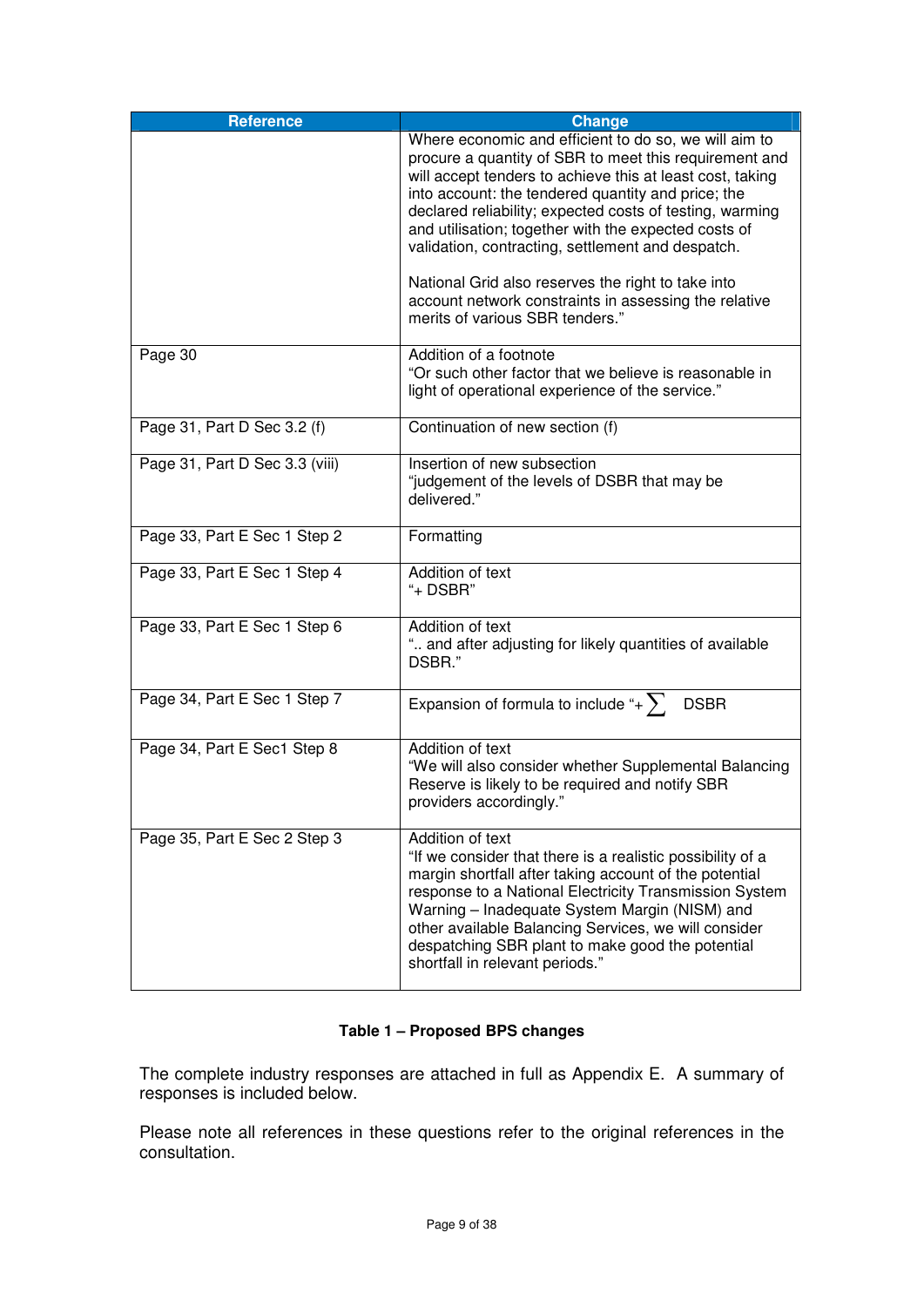| <b>No</b> | <b>Questions</b>                                                                                                                    | <b>GDF</b>  | <b>EDF</b> | <b>SSE</b> | <b>UKDRA</b> |
|-----------|-------------------------------------------------------------------------------------------------------------------------------------|-------------|------------|------------|--------------|
|           |                                                                                                                                     | <b>Suez</b> |            |            |              |
| $1 - 1$   | Do you agree that the changes proposed to the<br>BPS, shown in Table 1 have been implemented<br>correctly to the BPS in Appendix A? | Υ           | Υ          | N/A        |              |
| $1 - 2$   | Do you agree that the changes proposed to the<br>BPS, shown in Table 1 and in Appendix A, should<br>be made?                        | N           | N          | N/A        | Υ            |
| $1 - 3$   | Do you have any other comments in relation to<br>the changes proposed to the BPS under Option<br>1?                                 | N           | Y          | N/A        | N            |

1.1.1 Industry Responses to the BPS Consultation Questions

Industry responses to the consultation questions are shown below, together with National Grid's view; only the consultation questions which provided rationale for responses are shown.

#### **Consultation Q1-1 – Do you agree that the changes proposed to the BPS, shown in Table 1 have been implemented correctly to the BPS in Appendix A?**

#### **Industry Response:**

The changes illustrated in Table 1 reflect the proposed changes in the BPS. The revised BPS could, however, benefit from using abbreviations defined earlier. For example, on p.17, instead of spelling out Balancing Mechanism, the abbreviation BM could be used. Similarly, on p.17, instead of spelling out Supplemental Balancing Reserve service, the abbreviation SBR could be used.

#### **National Grid's View:**

Abbreviations have been used where identified.

#### **Consultation Q1-2 - Do you agree that the changes proposed to the BPS, shown in Table 1 and in Appendix A, should be made?**

#### **Industry Response:**

DSBR – yes; SBR – no.

GDF SUEZ is responding to the Option1 package of questions. Whilst GDF SUEZ does not support the introduction of Supplemental Balancing Reserve (SBR), if National Grid does decide to proceed then we would like the SBR related responses to be considered.

#### **National Grid's View:**

We will take into consideration all responses provided.

#### **Industry Response:**

In general, we agree that the proposed changes are consistent with the consultation proposals and should be made.

One key issue that we have is the impact SBR could have on Maximum Generation services. The consultation states that the SBR would be used as a last resort but the proposed amendments to the BPS (p.12) states that Maximum Generation will be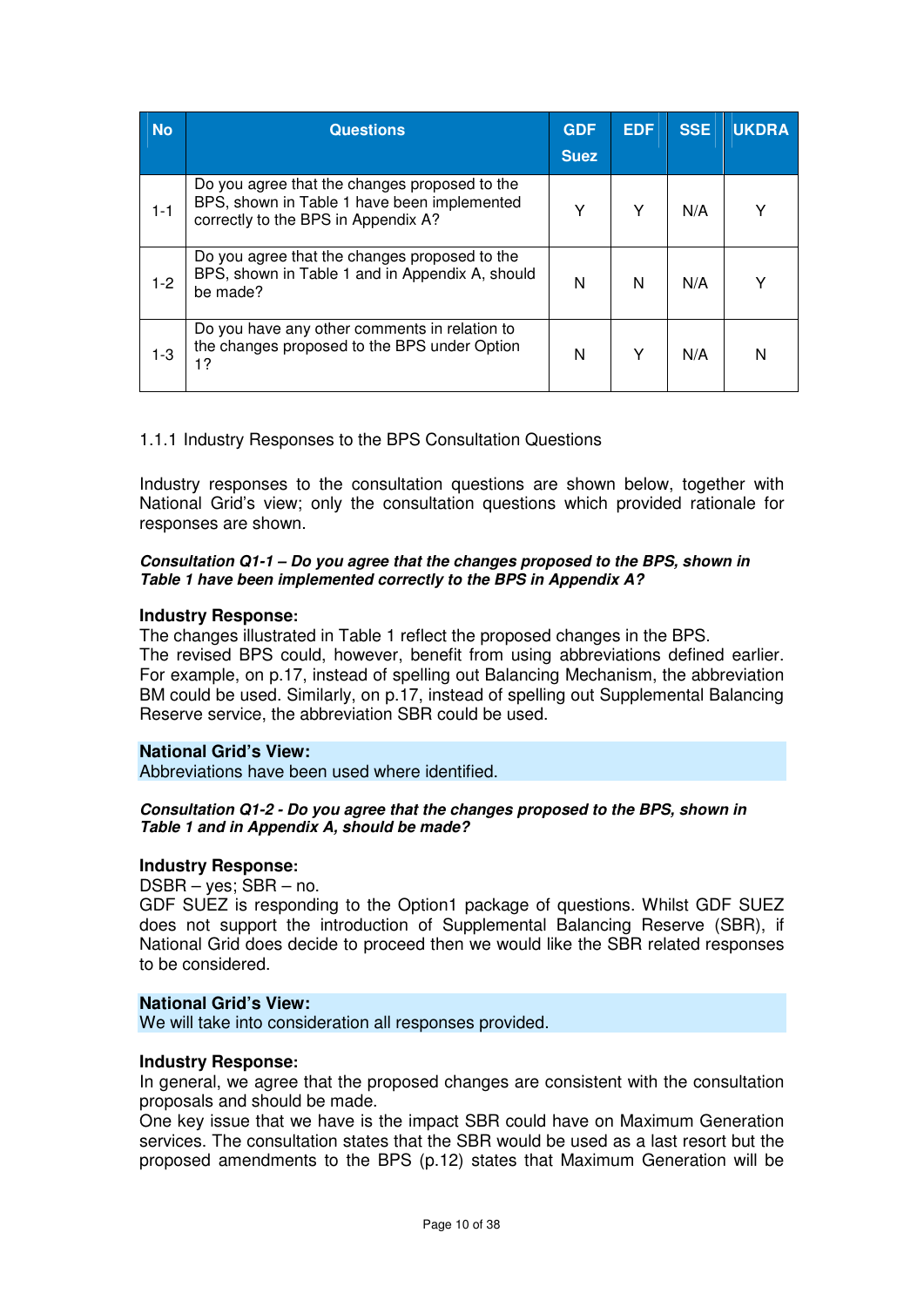despatched after SBR. In our view, it should be despatched ahead of SBR and the BPS should reflect this.

If the intention is to despatch SBR ahead of Maximum Generation, we are concerned that SBR would displace Maximum Generation which does not receive an availability fee. This issue has not been addressed (nor discussed) and we do not think the changes to the BPS should be made without proper recourse for Maximum Generation service providers.

#### **National Grid's View:**

Use of SBR will be planned ahead of real time and used as a last resort ahead of any emergency instructions. Maximum Generation is not planned ahead of real time but used to address a short term operational emergency and as such, is despatched as an emergency instruction (CUSC 4.2.4.4). The order of despatch given in the BPS is therefore correct.

#### **Consultation Q1-3 - Do you have any other comments in relation to the changes proposed to the BPS under Option 1?**

#### **Industry Response:**

As mentioned above, we are concerned that SBR would displace Maximum Generation. This issue has not been addressed (nor discussed) and we do not think the changes to the BPS should be made without proper recourse for Maximum Generation service providers. More clarity regarding the hierarchy of despatch will be useful.

#### **National Grid's View:**

Please see the National Grid comment above.

#### 1.2 **Proposed Changes to the BSAD**

| <b>Reference</b>          | Change                                                                                                                                                                                                                                         |
|---------------------------|------------------------------------------------------------------------------------------------------------------------------------------------------------------------------------------------------------------------------------------------|
| <b>Title Page</b>         | Change to Effective Date<br>Change to Version Number                                                                                                                                                                                           |
| Page 3                    | Insertion of a version control entry to identify "revision<br>to incorporate Demand Side Balancing Reserve and<br>Supplemental Balancing Reserve"                                                                                              |
| Page 13, Part B Sec 3.1.1 | Insertion of subsection<br>"DSBR and Supplemental Balancing Reserve<br>The set-up fees for Demand Side Balancing Reserve<br>(DSBR) and capability payments for Supplemental<br>Balancing Reserve will not feed into the calculation of<br>BPA. |

#### **Table 2 – Proposed BSAD changes**

The complete industry responses are attached in full as Appendix E. A summary of responses is included below.

Please note all references in these questions refer to the original appendices in the consultation.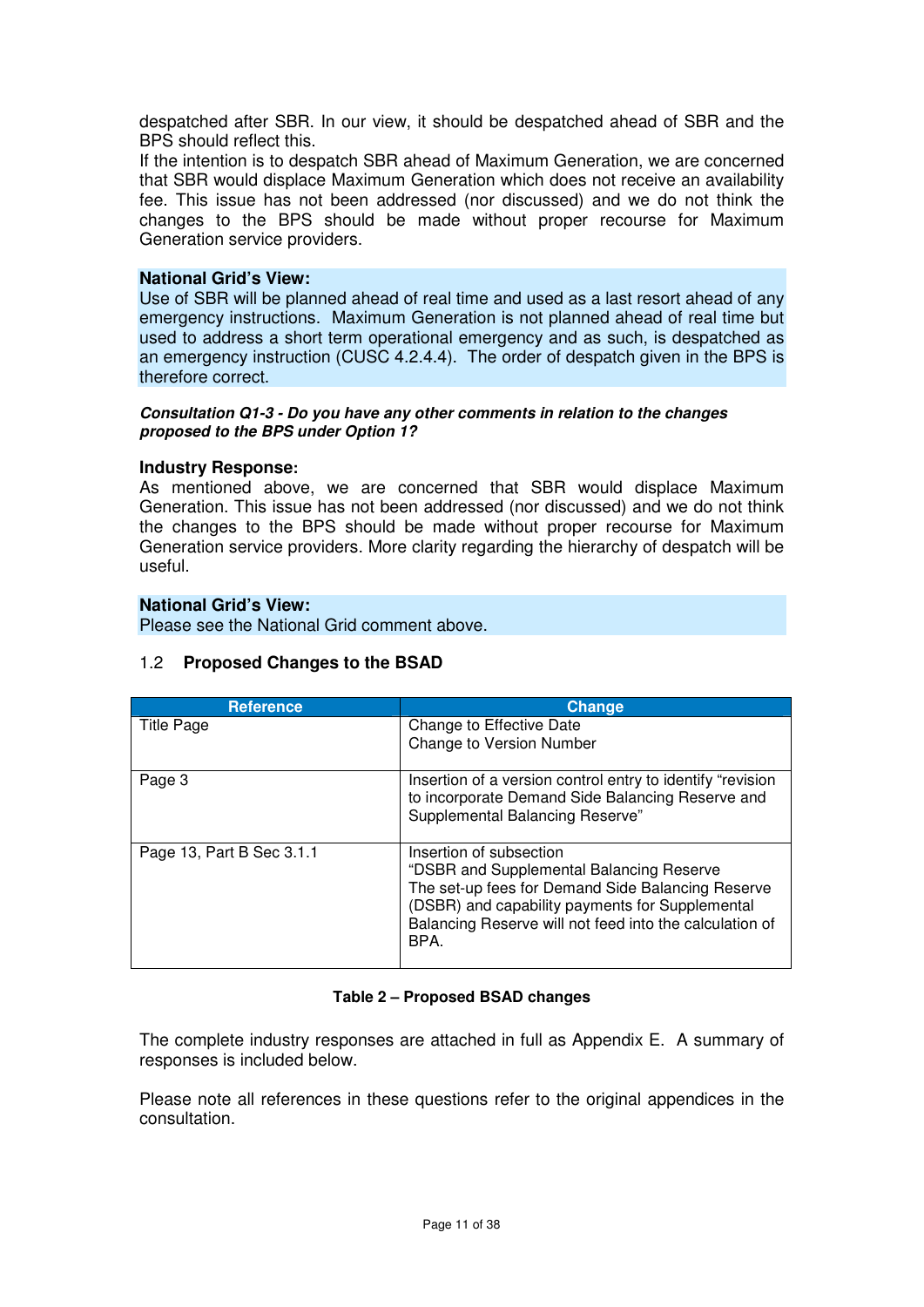| <b>No</b> | <b>Questions</b>                                                                                                                         | <b>GDF</b>  | <b>EDF</b> | <b>SSE</b> | <b>UKDRA</b> |
|-----------|------------------------------------------------------------------------------------------------------------------------------------------|-------------|------------|------------|--------------|
|           |                                                                                                                                          | <b>Suez</b> |            |            |              |
| $1 - 4$   | Do you agree that the changes proposed to<br>the BSAD, shown in Table 2 have been<br>implemented correctly to the BSAD in<br>Appendix B? | Υ           | Υ          | N/A        |              |
| $1-5$     | Do you agree that the changes proposed to<br>the BSAD, shown in Table 2 and in Appendix<br>B, should be made?                            | N           | Υ          | N/A        |              |
| $1 - 6$   | Do you have any other comments in relation<br>to the changes proposed to the BSAD under<br>Option 1?                                     | Υ           | Υ          | N/A        | N            |

1.2.1 Industry Responses to the BSAD Consultation Questions

Industry responses to the consultation questions are shown below, together with National Grid's view; only the consultation questions which provided rationale for responses are shown.

#### **Consultation Q1-4 - Do you agree that the changes proposed to the BSAD, shown in Table 2 have been implemented correctly to the BSAD in Appendix B?**

#### **Industry Response:**

The changes illustrated in Table 2 reflect the proposed changes in the BSAD.

## **National Grid's View:**

Comment noted.

#### **Consultation Q1-5 - Do you agree that the changes proposed to the BSAD, shown in Table 2 and in Appendix B, should be made?**

#### **Industry Response:**

DSBR – yes; SBR – no.

GDF SUEZ is responding to the Option1 package of questions. Whilst GDF SUEZ does not support the introduction of Supplemental Balancing Reserve (SBR), if National Grid does decide to proceed then we would like the SBR related responses to be considered.

#### **National Grid's View:**

We will take into consideration all responses provided.

#### **Industry Response:**

In general, we agree that the proposed changes are consistent with the consultation proposals and should be made.

The BSAD states that the set-up fees for DSBR and capability payments for SBR will not feed in to the calculation of BPA. To be consistent with Ofgem's EBSCR proposals, we think this is right. However, Ofgem's proposals may not be fully adopted or implemented until 2015/2016 and it is not clear what NGET proposes to do in the interim period. In the short term, it may be necessary for these fees and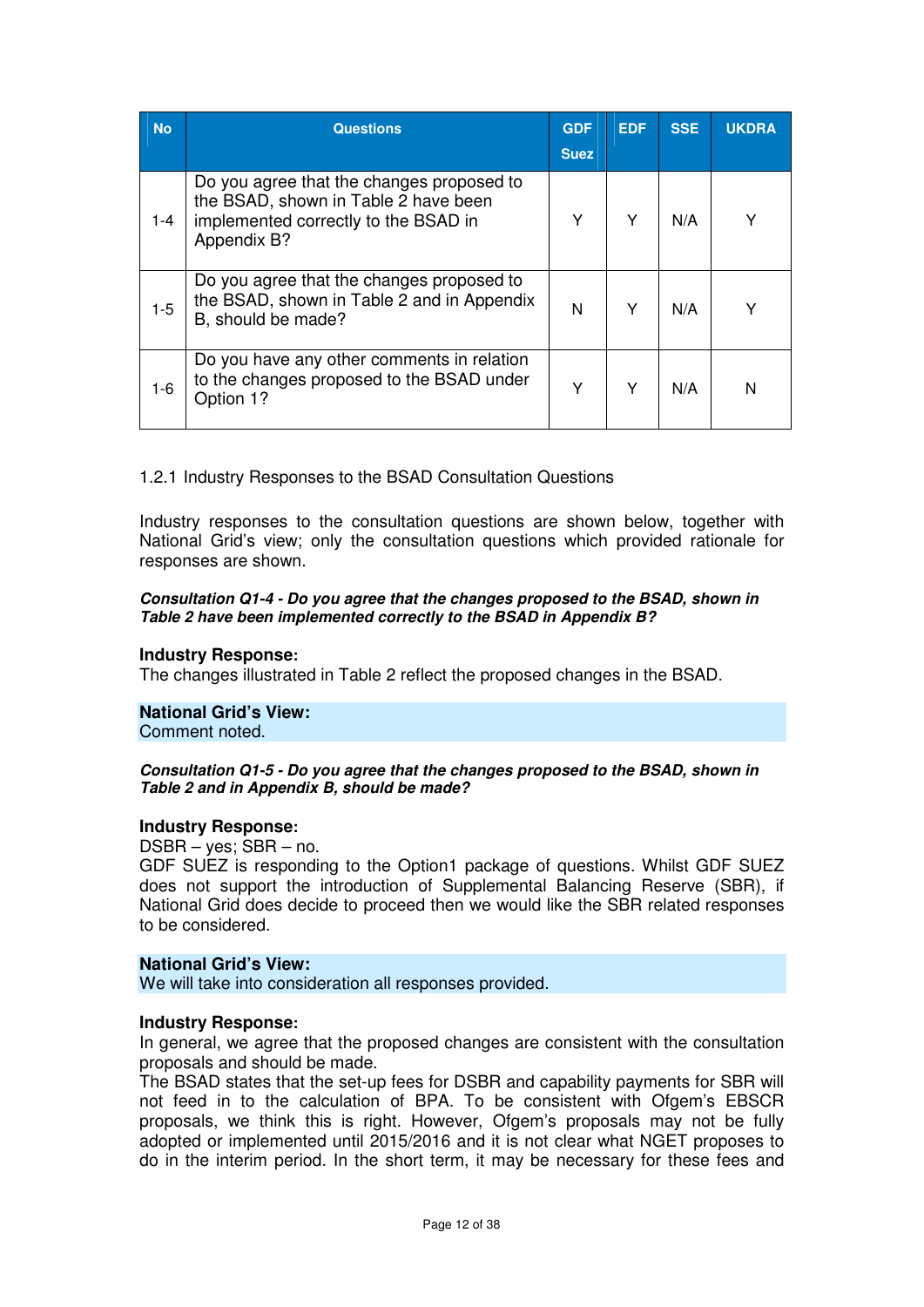payments to feed in to the calculation of BPA. The BSAD will need to capture the interim arrangements before the EBSCR proposals come in to effect.

#### **National Grid's View:**

This is a policy decision and as such, does not relate to changes proposed to the C16 statements.

From a policy perspective however, we acknowledge the issue and propose that the process for capturing DSBR set-up fees and SBR capability payments within imbalance pricing should be addressed as part of the EBSCR. To the extent that this process may not be implemented until 2015, we propose to discuss with the Ofgem EBSCR team how the cost of the services could feed into imbalance prices if procured for winter 2014/2015 if these services are approved.

#### **Consultation Q1-6 - Do you have any other comments in relation to the changes proposed to the BSAD under Option 1?**

#### **Industry Response:**

National Grid acknowledges that the costs of SBR and DSBR should feed into cashout prices but is awaiting Ofgem's reform of the cashout arrangements to suggest how. For this reason, National Grid is not proposing to factor the costs of these services into the BPA.

Ofgem has indicated that they will make a decision on the type of reforms to the cashout arrangements by next Spring. After this, modifications will have to be raised. Due to the complexity of some of Ofgem's proposals and in particular the treatment of reserve option fees, it would seem very unlikely that the necessary modifications that would allow SBR and DSBR to feed into cashout will be in place in time for November 2014.

It is important that these costs do feature in cashout as without this, the market will not be able to see and respond to this scarcity signal. If Ofgem is not able to have the reforms in place by November 2014 then a workaround must be in place in the meantime. This could be achieved with an urgent BSC modification.

#### **National Grid's View:**

This is a policy matter. If the proposal changes are approved, we will discuss with the Ofgem EBSCR team how the DSBR/SBR costs could feed into imbalance prices ahead of the EBSCR proposals being implemented.

#### **Industry Response:**

We note that there is no mention of the treatment of utilisation fees in the BSAD.

#### **National Grid's View:**

Utilisation fees do not currently feed into the calculation of the BPA in the BSAD.

#### 1.3 **Proposed Changes to the Procurement Guidelines**

| <b>Reference</b>  | <b>Change</b>                                                                                                                                                 |
|-------------------|---------------------------------------------------------------------------------------------------------------------------------------------------------------|
| <b>Title Page</b> | Change to Effective Date<br>Change to Version Number                                                                                                          |
| Page 3            | Insertion of a version control entry to identify "revision<br>to incorporate changes for Supplemental Balancing<br>Reserve and Demand Side Balancing Reserve" |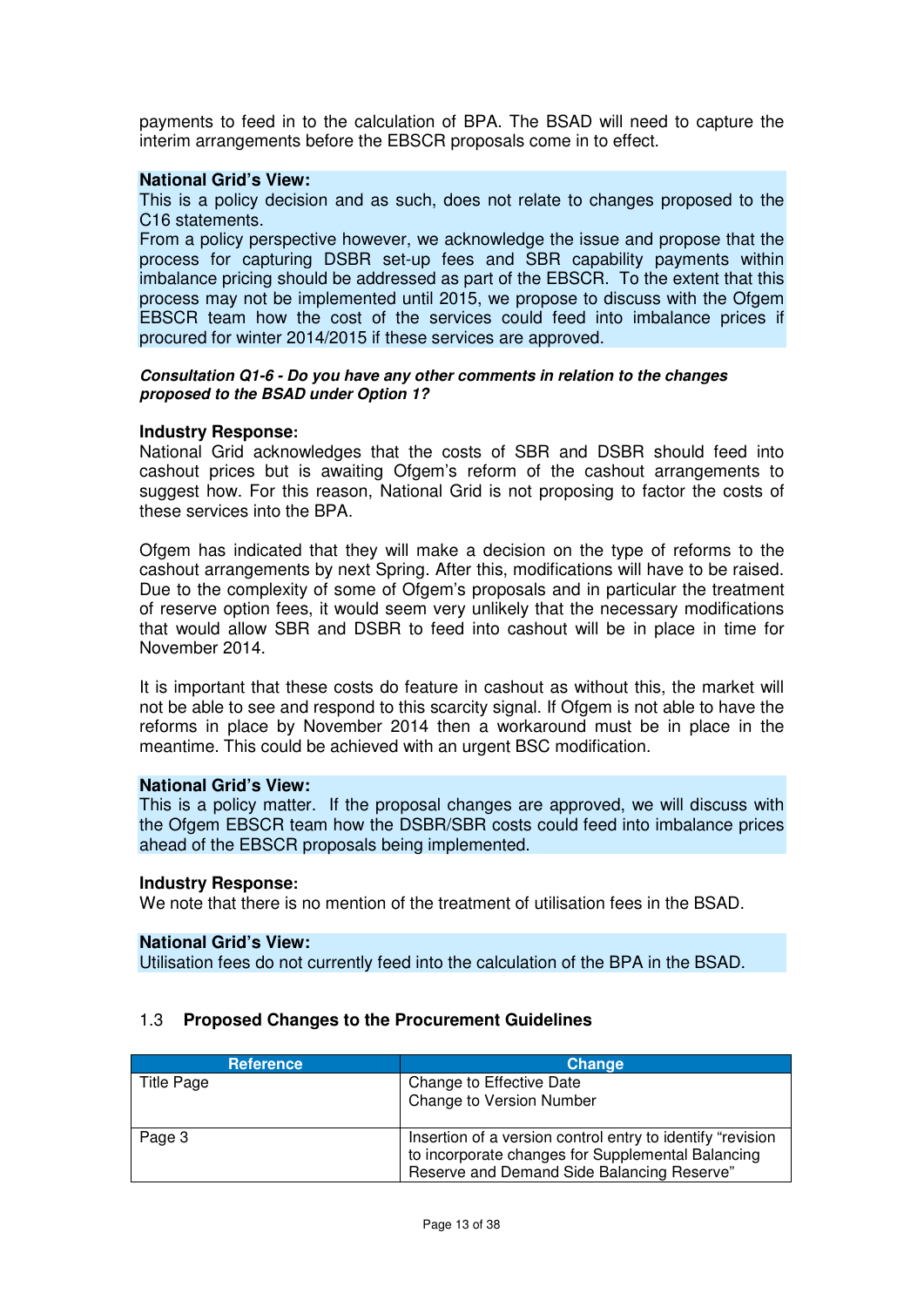| <b>Reference</b>                                                               | <b>Change</b>                                                                                                                                                                                                                                                                                                                                                                |
|--------------------------------------------------------------------------------|------------------------------------------------------------------------------------------------------------------------------------------------------------------------------------------------------------------------------------------------------------------------------------------------------------------------------------------------------------------------------|
|                                                                                |                                                                                                                                                                                                                                                                                                                                                                              |
| Page 11, Part B Sec 3&4                                                        | Formatting                                                                                                                                                                                                                                                                                                                                                                   |
| Page 12, Part B Sec 4                                                          | Formatting                                                                                                                                                                                                                                                                                                                                                                   |
| Page 15, Part C Sec 1 Other<br><b>Services</b>                                 | Deletion of text<br>"and"                                                                                                                                                                                                                                                                                                                                                    |
|                                                                                | Insertion of services<br>Demand Side Balancing Reserve; and<br>Supplemental Balancing Reserve.                                                                                                                                                                                                                                                                               |
| Page 20, Part C Sec 2.2 Other<br><b>Services</b>                               | Addition of text<br>"Demand Side Balancing Reserve and Supplemental<br>Balancing Reserve are also examples of Other<br>Services.                                                                                                                                                                                                                                             |
|                                                                                | Demand Side Balancing Reserve is provided by<br>demand reduction or smaller generating units<br>following instruction by NGET. The details of this<br>service will be described in the detailed statements<br>associated with its procurement (see Part D).                                                                                                                  |
|                                                                                | Supplemental Balancing Reserve is a "last resort"<br>reserve service which is procured from generation (or<br>potentially demand reduction) in order to reduce the<br>risk of requiring involuntary demand reduction to<br>balance the system. The details of this service will be<br>described in the detailed statements associated with<br>its procurement (see Part D)." |
| Page 21, Part C Sec 2.2 Other<br><b>Services</b>                               | Additional text continued                                                                                                                                                                                                                                                                                                                                                    |
| Page 23, Part C Sec 3 Demand<br>Side Providers and Small<br>Generators         | Addition of service<br>"Demand Side Balancing Reserve (DSBR)"                                                                                                                                                                                                                                                                                                                |
| Page 28, Part D Table 1 Other<br>Services                                      | Addition of DSBR and SBR as Other Services, plus<br>Means of Procurement and Timescales                                                                                                                                                                                                                                                                                      |
| Page 30, Part E Sec 5 Information<br><b>Provision Summary</b>                  | Formatting                                                                                                                                                                                                                                                                                                                                                                   |
| Page 36, Part E Table 2 Balancing<br>Services Information Provision<br>Summary | Addition of DSBR and SBR as Balancing Services<br>plus Volume Information, Price Information,<br>Timescale, and Information Source                                                                                                                                                                                                                                           |

## **Table 3 – Proposed PG changes**

The complete industry responses are attached in full as Appendix E. A summary of responses is included below.

Please note all references in these questions refer to the original appendices in the consultation.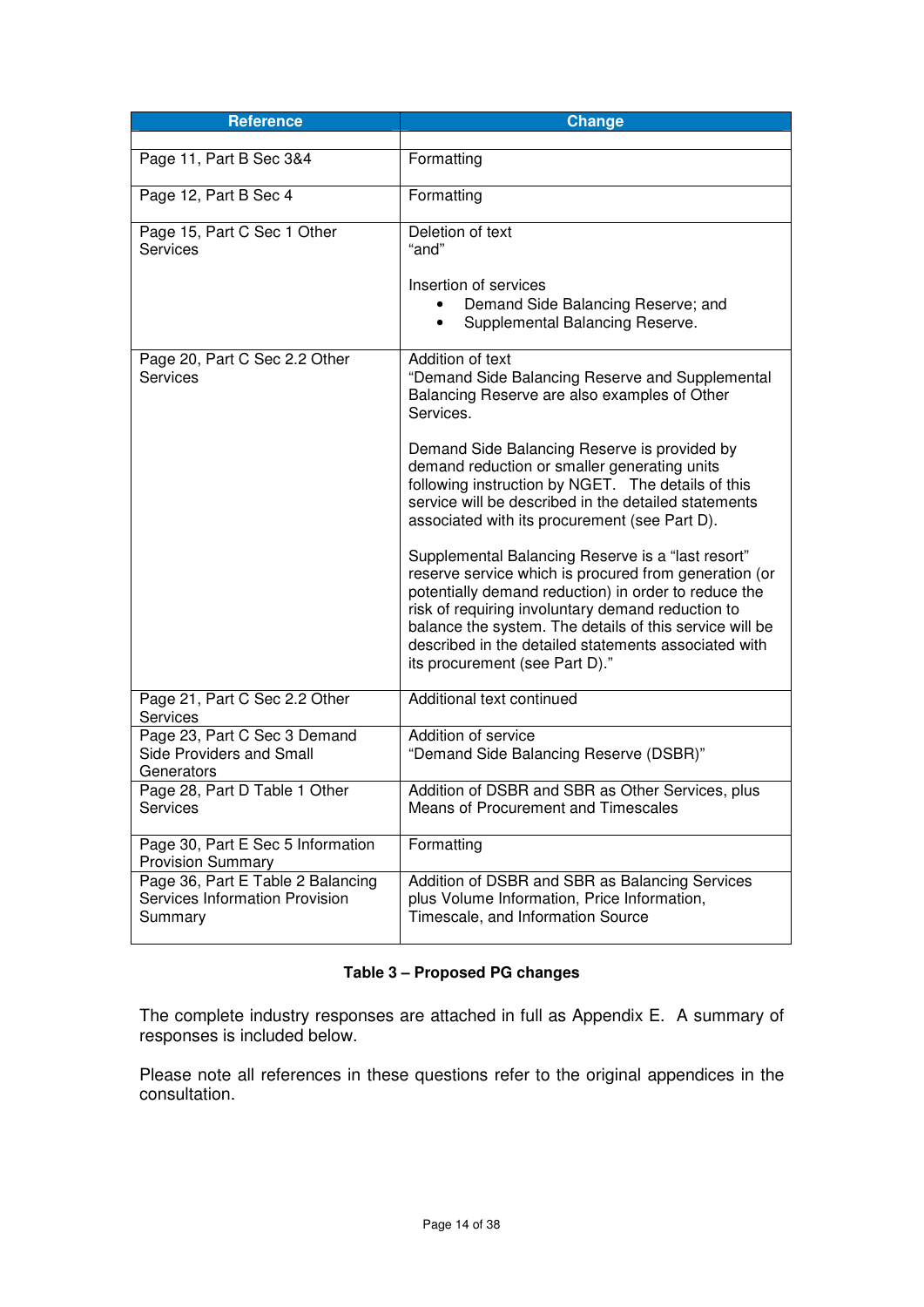| <b>No</b> | <b>Questions</b>                                                                                                                                                             | <b>GDF</b><br><b>Suez</b> | <b>EDF</b> | <b>SSE</b> | <b>UKDRA</b> |
|-----------|------------------------------------------------------------------------------------------------------------------------------------------------------------------------------|---------------------------|------------|------------|--------------|
| $1 - 7$   | Do you agree that the changes proposed to<br>the Procurement Guidelines, shown in Table<br>3 have been implemented correctly to the<br>Procurement Guidelines in Appendix C? | N                         | Υ          | N/A        |              |
| $1 - 8$   | Do you agree that the changes proposed to<br>the Procurement Guidelines, shown in Table<br>3 and in Appendix C, should be made?                                              | N                         | Υ          | N/A        |              |
| $1 - 9$   | Do you have any other comments in relation<br>to the changes proposed to the Procurement<br>Guidelines under Option 1?                                                       | $N/R^*$                   | N          | N/A        | N            |

\* No response provided

1.3.1 Industry Responses to the Procurement Guidelines Consultation Questions

Industry responses to the consultation questions are shown below, together with National Grid's view; only the consultation questions which provided rationale for responses are shown.

#### **Consultation Q1-7 - Do you agree that the changes proposed to the Procurement Guidelines, shown in Table 3 have been implemented correctly to the Procurement Guidelines in Appendix C?**

#### **Industry Response:**

No - In the procurement guidelines it says that DSBR will be procured via a market tender and SBR through bilateral contracts. The consultation clearly states that SBR will be procured via a tender. The proposed changes to the Procurement Guidelines should be reviewed to ensure that this is clear.

The procurement guidelines also propose that the quantity of Supplemental Balancing Reserve and associated capability prices procured will be published and the quantity and utilisation price of any SBR despatched will be published.

Information should also be published as to which plant have got a tender and also which plant were unsuccessful (and therefore have to remain out of the market) as with this information the market can make an assessment of plant margins.

#### **National Grid's View:**

The PG table on Page 28 has been updated to reflect that SBR will be procured through bilateral contracts derived from market tenders.

We agree that additional tendering information should be published. Information on successful/unsuccessful tenders would be published as part of the tendering process at the ITT stage. This information would not be published however as part of the balancing services volume information referred to within Table 2 of the PG.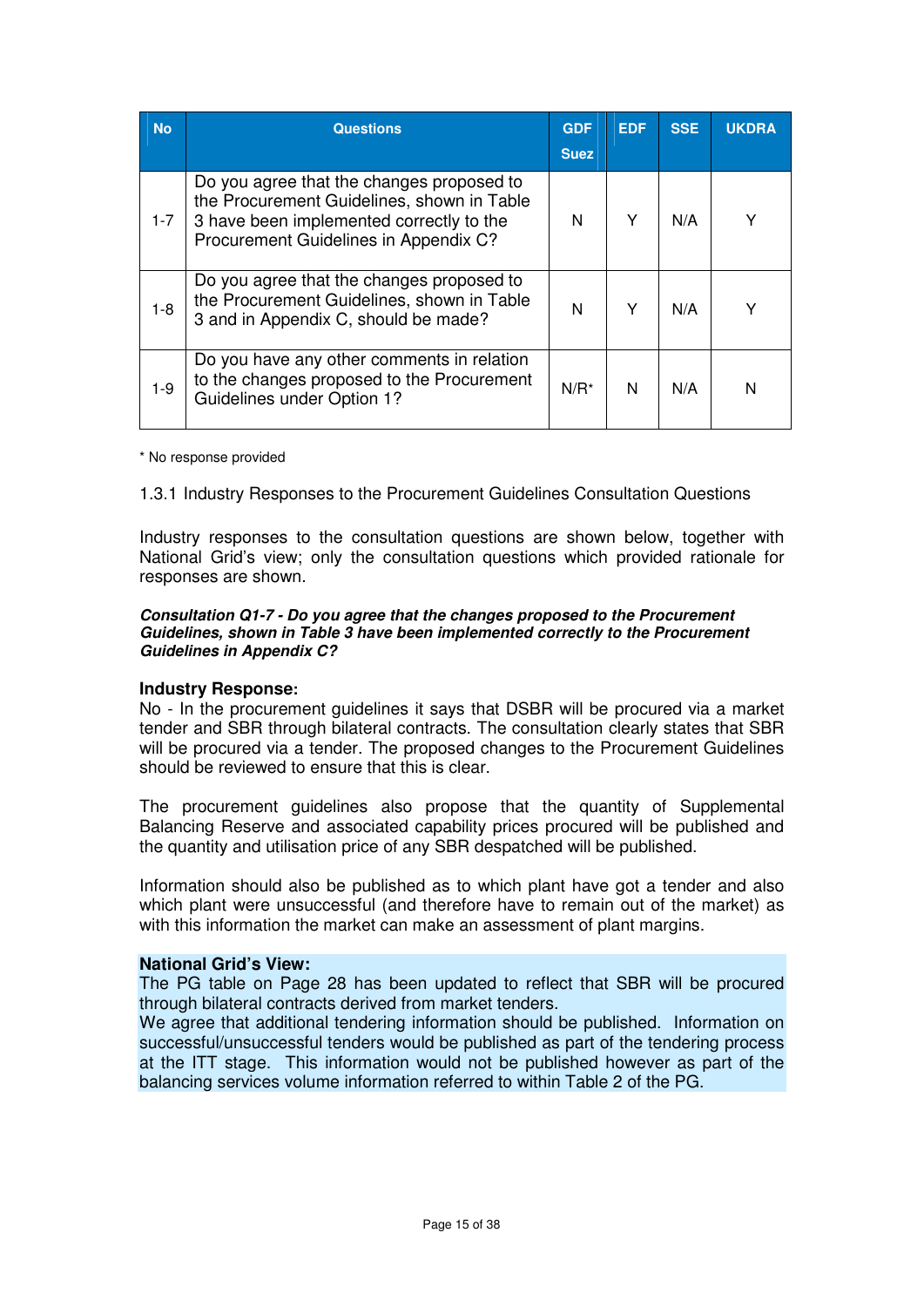#### **Industry Response:**

The changes illustrated in Table 3 reflect the proposed changes in the PG.

#### **National Grid's View:**

Comment noted.

#### **Consultation Q1-8 - Do you agree that the changes proposed to the Procurement Guidelines, shown in Table 3 and in Appendix C, should be made?**

#### **Industry Response:**

DSBR – yes; SBR – no. GDF SUEZ is responding to the Option1 package of questions. Whilst GDF SUEZ does not support the introduction of Supplemental Balancing Reserve (SBR), if National Grid does decide to proceed then we would like the SBR related responses to be considered.

#### **National Grid's View:**

We will take into consideration all responses provided.

#### **Industry Response:**

In general, we agree that the proposed changes are consistent with the consultation proposals and should be made.

However, on p.28, for SBR, the means of procurement should state that it will be bilateral contracts derived from market tenders. Additionally, the timescales should explicitly state that it will be withdrawn on the first date the capacity mechanism comes into effect.

#### **National Grid's View:**

The PG table on Page 28 has been updated to reflect that SBR will be procured through bilateral contracts derived from market tenders.

Rather than have an explicit sunset clause, the need for these services will be reviewed in 2016 as to whether there is an ongoing need for the services, whether they are operating effectively or need to be amended, and whether further additionality provisions are required. They will be removed if they are no longer required.

#### **Consultation Q1-9 - Do you have any other comments in relation to the changes proposed to the Procurement Guidelines under Option 1?**

No industry comments were received to this question.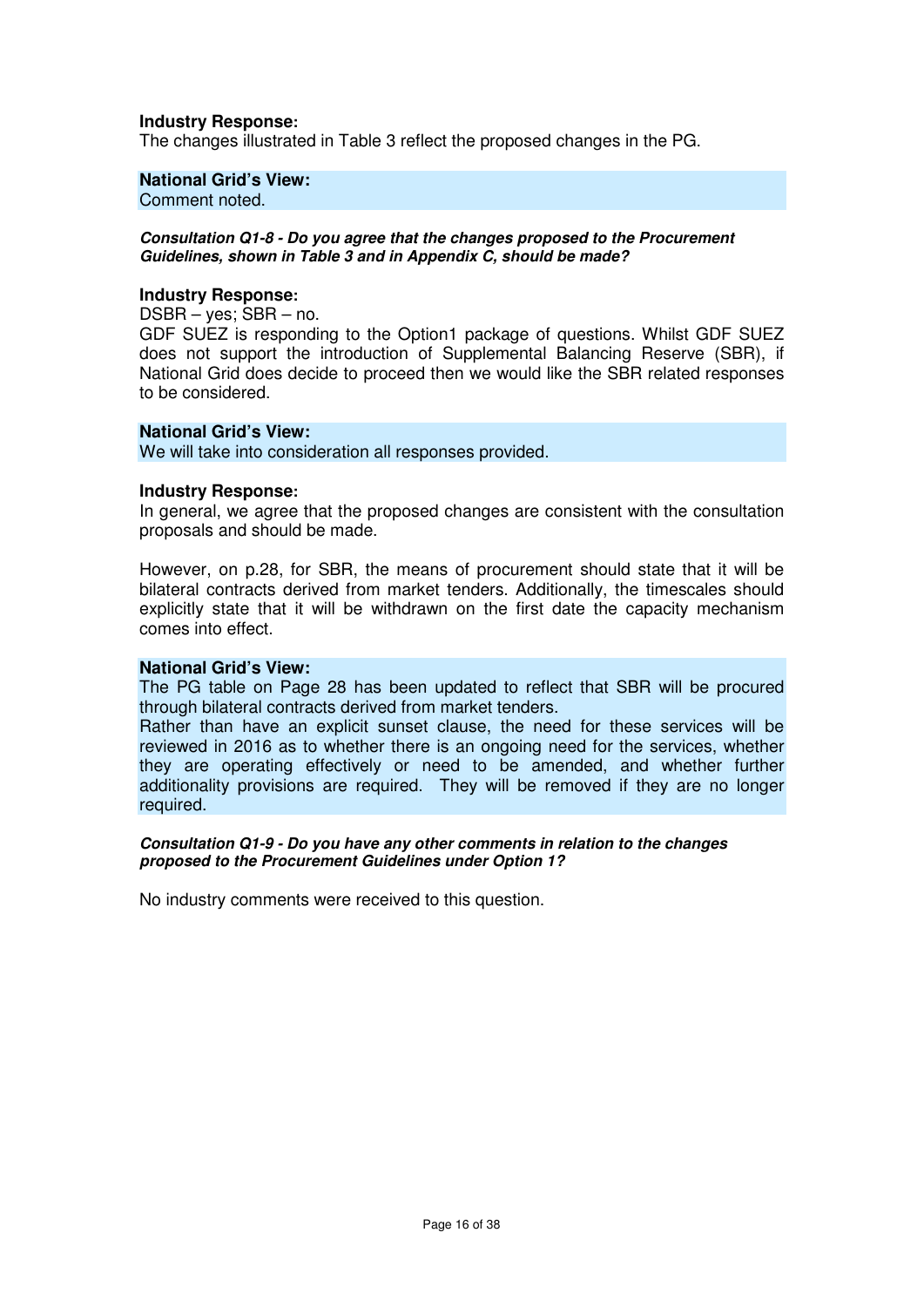## 1.4 **Proposed Changes to the SMAF**

| <b>Reference</b>                  | <b>Change</b>                                                                                                   |
|-----------------------------------|-----------------------------------------------------------------------------------------------------------------|
| <b>Title Page</b>                 | Change to Effective Date                                                                                        |
|                                   | Change to Version Number                                                                                        |
| Page 2                            | Insertion of a version control entry to identify "revision<br>to incorporate Supplemental Balancing Reserve and |
|                                   | Demand Side Balancing Reserve"                                                                                  |
|                                   |                                                                                                                 |
| Page 2                            | Update to hyperlink                                                                                             |
| Page 3                            | Update to hyperlink                                                                                             |
| Page 6, Part B1 Background to SO- | Addition of section                                                                                             |
|                                   | "any balancing action used to despatch the                                                                      |
|                                   | through or outside the Balancing Mechanism."                                                                    |
| Flagging Sec 4                    | Supplemental Balancing Reserve service whether                                                                  |

#### **Table 4 – Proposed SMAF changes**

The complete industry responses are attached in full as Appendix E. A summary of responses is included below.

Please note all references in these questions refer to the original appendices in the consultation.

| <b>No</b> | <b>Questions</b>                                                                                                                         | <b>GDF</b>  | <b>EDF</b> | <b>SSE</b> | <b>UKDRA</b> |
|-----------|------------------------------------------------------------------------------------------------------------------------------------------|-------------|------------|------------|--------------|
|           |                                                                                                                                          | <b>Suez</b> |            |            |              |
| $1 - 10$  | Do you agree that the changes proposed to<br>the SMAF, shown in Table 4 have been<br>implemented correctly to the SMAF in<br>Appendix D? | N           | Υ          | N/A        |              |
| $1 - 11$  | Do you agree that the changes proposed to<br>the SMAF, shown in Table 4 and in<br>Appendix D, should be made?                            | N/R         | Υ          | N/A        |              |
| $1 - 12$  | Do you have any other comments in relation<br>to the changes proposed to the SMAF under<br>Option 1?                                     | N/R         | Υ          | N/A        | N            |

1.4.1 Industry Responses to the SMAF Consultation Questions

Industry responses to the consultation questions are shown below, together with National Grid's view; only the consultation questions which provided rationale for responses are shown.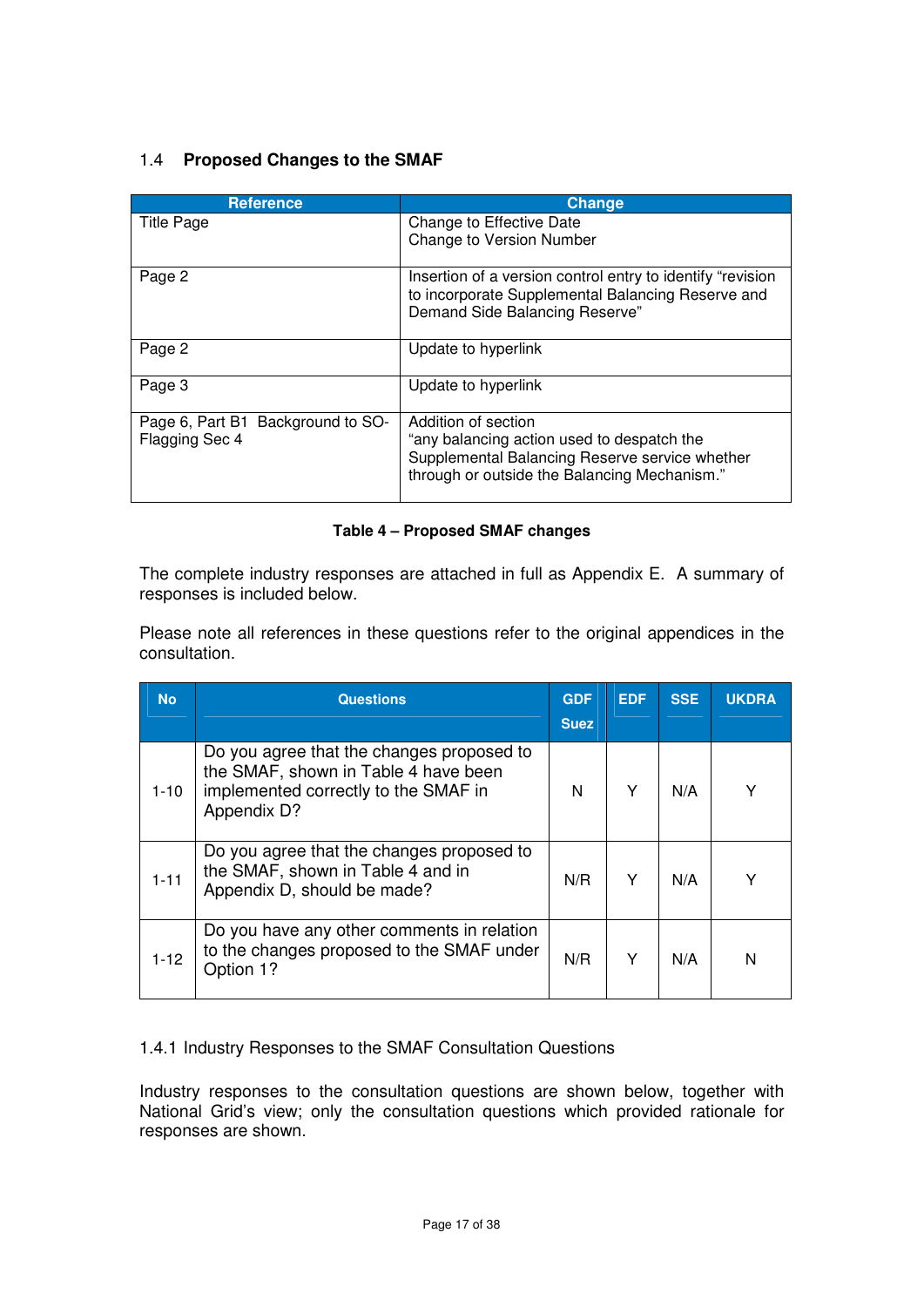#### **Consultation Q1-10 - Do you agree that the changes proposed to the SMAF, shown in Table 4 have been implemented correctly to the SMAF in Appendix D?**

#### **Industry Response:**

No. GDF SUEZ does not agree that an SBR action should be automatically treated as a system management action.

Intuitively these actions will have been taken to correct a supply shortfall and not for system management reasons. If this clause is to remain in the text then additional words should be added at the end to say "that partially or wholly resolves a transmission constraint".

#### **National Grid's View:**

Flagging SBR actions as system management would be an expedient way of identifying such actions at the time of use. Flagging SBR actions in this way would avoid diluting imbalance prices as a result of low SBR utilisation prices. As such, we regard that this proposed approach as the most appropriate and expedient means of dealing with this issue.

#### **Industry Response:**

On the title page, the version date says 01.04.14. It should be 01.01.14. Apart from that, the changes are consistent with the consultation proposals and should be made.

#### **National Grid's View:**

Effective date of the document has been changed.

#### **Consultation Q1-11 - Do you agree that the changes proposed to the SMAF, shown in Table 4 and in Appendix D, should be made?**

#### **Industry Response:**

With amendments highlighted above [Q1-10].

#### **National Grid's View:**

Amendments highlighted in previous comments have been addressed.

#### **Consultation Q1-12 - Do you have any other comments in relation to the changes proposed to the SMAF under Option 1?**

#### **Industry Response:**

We note that there is no mention of the treatment of utilisation fees in the SMAF.

#### **National Grid's View:**

The SMAF details which balancing services actions are flagged for removal from imbalance pricing and as such, does not need to make reference to particular elements of service such as utilisation fees.

1.4.2 Industry Responses to the Consultation Question asking for Additional Comments

For each proposed Option, an additional question was also posed asking for comments on the Options not selected.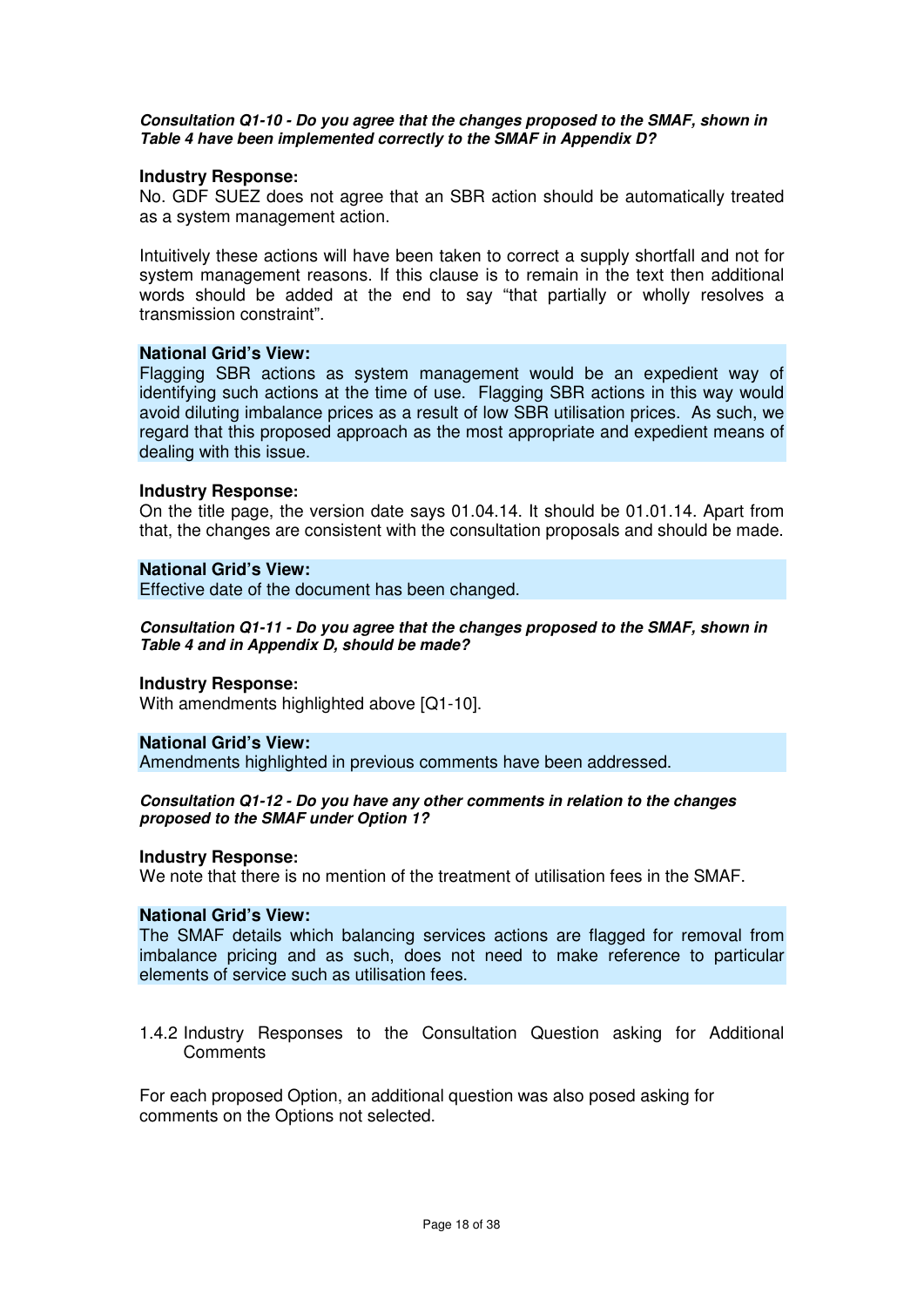| <b>No</b> | <b>Questions</b>                                                                                                                                  | <b>GDF</b><br><b>Suez</b> | <b>EDF</b> | <b>SSE</b> | <b>UKDRA</b> |
|-----------|---------------------------------------------------------------------------------------------------------------------------------------------------|---------------------------|------------|------------|--------------|
| 1-13      | Although your preference was for Option 1,<br>do you have any additional comments on<br>Option 2 and /or Option 3 that you would like<br>to make? | N/R                       | N          | N/R        |              |

**Consultation Q1-13 - Although your preference was for Option 1, do you have any additional comments on Option 2 and /or Option 3 that you would like to make?** 

#### **Industry Response:**

Implementation of SBR without a successful DR opportunity alongside to address near-term security of supply would substantially disadvantage demand response. However, the DSBR as proposed is not a viable opportunity. We have a number of recommendations in respect of DSBR, many of which we believe to be essential to its success We therefore urge National Grid to improve DSBR in the ways suggested and implement both schemes, rather than either moving forward with SBR alone or moving forward with a weak version of DSBR.

[Note that the UKDRA's position is that implementation of the DSR Transitional Arrangements coincident with the enduring Capacity Market would provide DSR a viable opportunity to address security of supply (and could be run in parallel with the DSBR), but we understand this consideration is outside the scope of this consultation.]

#### **National Grid's View:**

This is not an issue that refers to changes made as part of the C16 consultation. This issue shall be addressed as part of the main consultation process.

## **2 Option 2 – Introduction of DSBR only**

National Grid consulted with the industry on the following proposed changes to introduce DSBR only into the relevant C16 statements.

#### 2.1 **Proposed Changes to the BPS**

| <b>Reference</b>                  | <b>Change</b>                                                          |
|-----------------------------------|------------------------------------------------------------------------|
| <b>Title Page</b>                 | Change to Effective Date<br>Change to Version Number                   |
|                                   |                                                                        |
| Page 2                            | Insertion of a new version control entry to identify                   |
|                                   | "revision to include Demand Side Balancing Reserve"                    |
| Page 12, Part B Sec 5 (e) Maximum | Insertion of text                                                      |
| <b>Generation Service</b>         | "and any Demand Side Balancing Reserve (DSBR) has<br>been despatched." |
| Page 13, Part B Sec 5 (e) Maximum | Insertion of text                                                      |
| <b>Generation Service</b>         | "or Demand Side Balancing Reserve"                                     |
| Page 16, Part C Sec 2 (a) (iv)    | Insertion of subsection                                                |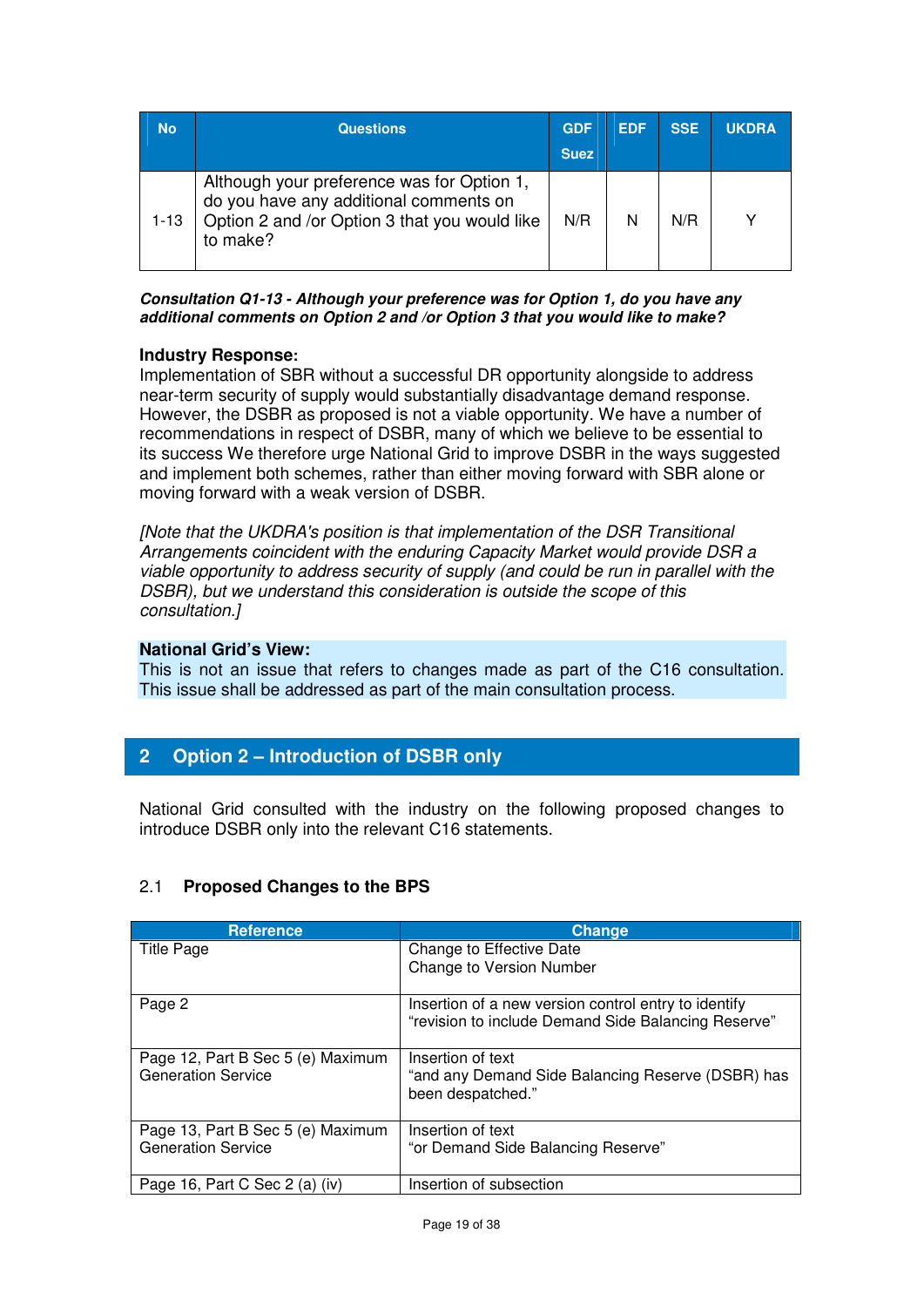| <b>Reference</b>            | <b>Change</b>                                                                                                                                                                                                                                                                                                                                                                                                                                                                                                                                                                                                                              |  |
|-----------------------------|--------------------------------------------------------------------------------------------------------------------------------------------------------------------------------------------------------------------------------------------------------------------------------------------------------------------------------------------------------------------------------------------------------------------------------------------------------------------------------------------------------------------------------------------------------------------------------------------------------------------------------------------|--|
|                             | "DSBR availability and prices;"                                                                                                                                                                                                                                                                                                                                                                                                                                                                                                                                                                                                            |  |
| Page 17, Part C Sec 4 (iii) | Addition of text<br>"DSBR"                                                                                                                                                                                                                                                                                                                                                                                                                                                                                                                                                                                                                 |  |
| Page 17, Part C Sec 4 (iv)  | Insertion of subsection                                                                                                                                                                                                                                                                                                                                                                                                                                                                                                                                                                                                                    |  |
|                             | "call off of emergency assistance/instructions<br>associated with external System Operators; and"                                                                                                                                                                                                                                                                                                                                                                                                                                                                                                                                          |  |
| Page 18, Part C Sec 6       | Formatting                                                                                                                                                                                                                                                                                                                                                                                                                                                                                                                                                                                                                                 |  |
| Page 19, Part C Sec 8       | Formatting                                                                                                                                                                                                                                                                                                                                                                                                                                                                                                                                                                                                                                 |  |
| Page 20, Part C Sec 10      | Formatting                                                                                                                                                                                                                                                                                                                                                                                                                                                                                                                                                                                                                                 |  |
| Page 21, Part C Sec 10      | Formatting                                                                                                                                                                                                                                                                                                                                                                                                                                                                                                                                                                                                                                 |  |
| Page 27, Part D Sec 3.2     | Amend the number of reserve categories from four to<br>five                                                                                                                                                                                                                                                                                                                                                                                                                                                                                                                                                                                |  |
| Page 27, Part D Sec 3.2 (a) | Addition of text<br>"DSBR"                                                                                                                                                                                                                                                                                                                                                                                                                                                                                                                                                                                                                 |  |
| Page 28, Part D Sec 3.2 (b) | Addition of text<br>"or from DSBR"                                                                                                                                                                                                                                                                                                                                                                                                                                                                                                                                                                                                         |  |
| Page 29, Part D Sec 3.2 (e) | Insertion of new sections (e)                                                                                                                                                                                                                                                                                                                                                                                                                                                                                                                                                                                                              |  |
|                             | "(e)<br>Demand Side Balancing Reserve<br>DSBR is provided by demand reduction or behind-the-<br>meter or embedded generation and despatched outside<br>the balancing mechanism.                                                                                                                                                                                                                                                                                                                                                                                                                                                            |  |
|                             | No economic assessment is undertaken of tenders<br>from DSBR providers who do not wish to be paid a set<br>up fee for making the service available. However, only<br>tenders with a utilisation cost less than the Value of<br>Lost Load will be accepted. The quantity of DSBR from<br>this category of service provider is therefore dependent<br>upon the quantity of valid tenders put forward with a<br>utilisation price below the Value of Lost Load.                                                                                                                                                                               |  |
|                             | Where DSBR tenders are received from DSBR<br>providers who do wish to be paid a set up fee, the<br>quantity of DSBR procured is determined on an<br>economic basis by reference to the Value of Lost Load,<br>tender prices for DSBR and our assessment of<br>expected quantity of service call-off. The economic<br>assessment of these tenders requires an estimate of<br>the reliability of the service. In the assessment of such<br>DSBR tenders, the capacity of the DSBR included in a<br>particular tender will be reduced by 25% in undertaking<br>its economic assessment.<br>National Grid also reserves the right to take into |  |
|                             | account network constraints in assessing the relative<br>merits of various DSBR tenders."                                                                                                                                                                                                                                                                                                                                                                                                                                                                                                                                                  |  |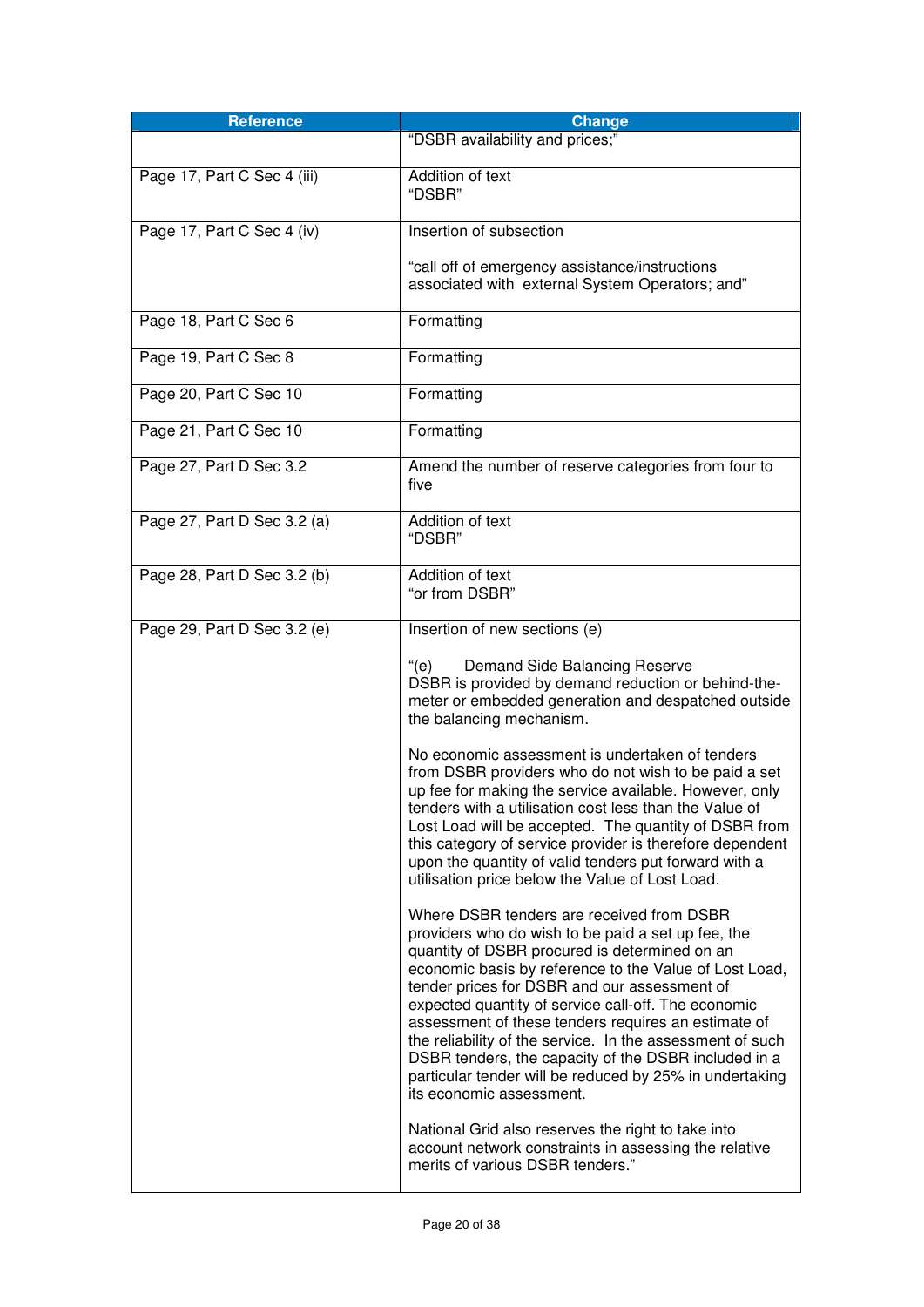| <b>Reference</b>               | Change                                                                                                                             |
|--------------------------------|------------------------------------------------------------------------------------------------------------------------------------|
| Page 29                        | Addition of footnote<br>"Or such other factor that we believe is reasonable in<br>light of operational experience of the service." |
| Page 30, Part D Sec 3.3 (viii) | Insertion of new subsection<br>"judgement of the levels of DSBR that may be<br>delivered."                                         |
| Page 32, Part E Sec 1 Step 2   | Formatting                                                                                                                         |
| Page 32, Part E Sec 1 Step 4   | Addition of text<br>"+ DSBR"                                                                                                       |
| Page 32, Part E Sec 1 Step 6   | Addition of text<br>" and after adjusting for likely quantities of available<br>DSBR."                                             |
| Page 33, Part E Sec 1 Step 7   | Expansion of formula to include "+ $\sum$<br><b>DSBR</b>                                                                           |

## **Table 5 – Proposed BPS changes under Option 2**

The complete industry responses are attached in full as Appendix E. A summary of responses is included below.

Please note all references in these questions refer to the original references in the consultation.

| <b>No</b> | <b>Questions</b>                                                                                                                       | <b>GDF</b>  | <b>EDF</b> | <b>SSE</b> | <b>UKDRA</b> |
|-----------|----------------------------------------------------------------------------------------------------------------------------------------|-------------|------------|------------|--------------|
|           |                                                                                                                                        | <b>SUEZ</b> |            |            |              |
| $2 - 1$   | Do you agree that the changes proposed to<br>the BPS, shown in Table 5 have been<br>implemented correctly to the BPS in<br>Appendix E? | N/R         | N/R        | N/R        | N/A          |
| $2 - 2$   | Do you agree that the changes proposed to<br>the BPS, shown in Table 5 and in Appendix<br>E, should be made?                           | N/R         | N/R        | N/R        | N/A          |
| $2 - 3$   | Do you have any other comments in relation<br>to the changes proposed to the BPS under<br>Option 2?                                    | N/R         | N/R        | N/R        | N/A          |

2.1.1 Industry Responses to the BPS Consultation Questions

There were no industry comments made to Questions 2-1 to 2-3.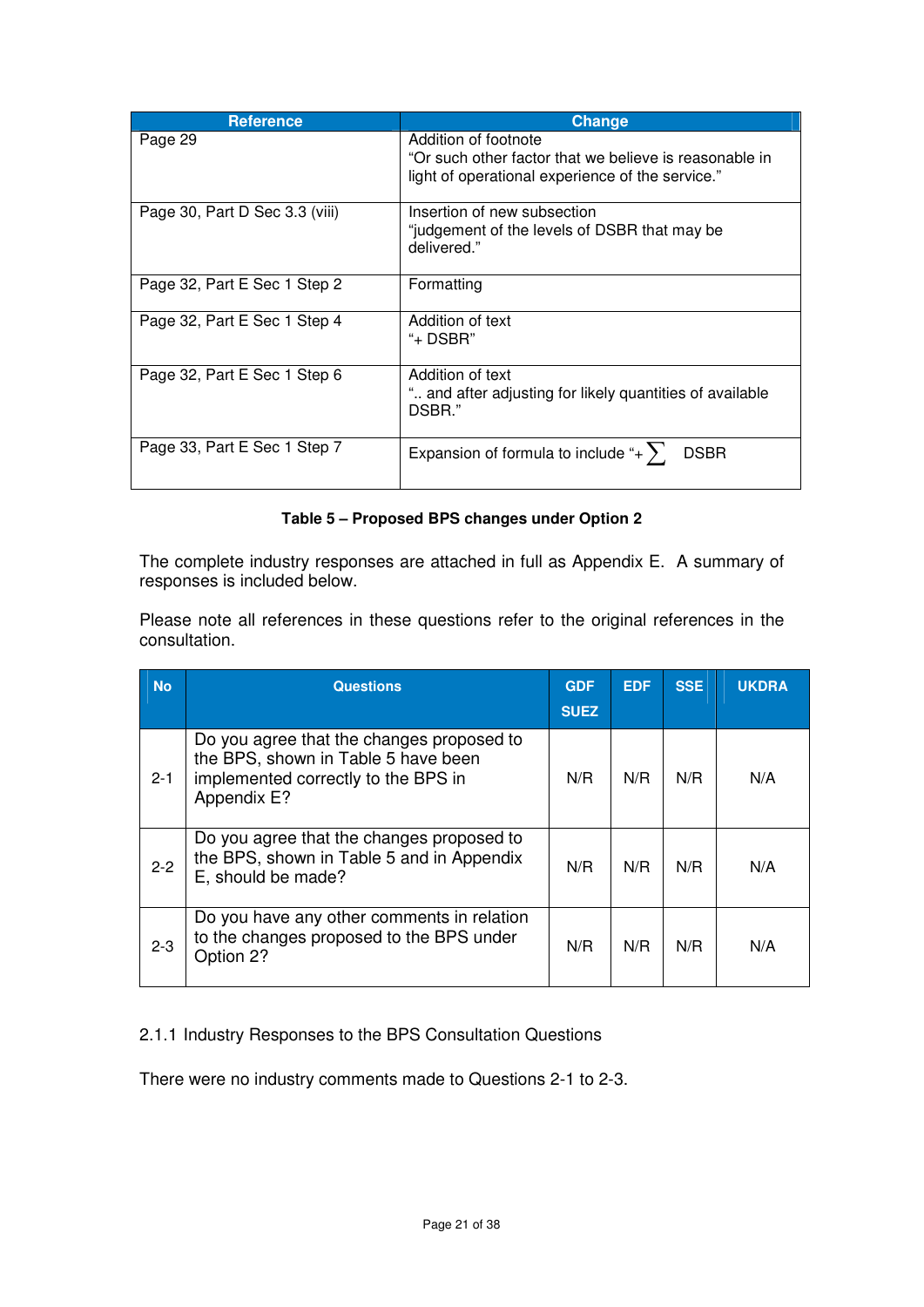## 2.2 **Proposed Changes to the BSAD**

| <b>Reference</b>          | Change                                                                                                                                     |
|---------------------------|--------------------------------------------------------------------------------------------------------------------------------------------|
| Title Page                | Change to Effective Date<br>Change to Version Number                                                                                       |
| Page 3                    | Insertion of a version control entry to identify "revision to<br>incorporate Demand Side Balancing Reserve"                                |
| Page 13, Part B Sec 3.1.1 | Insertion of subsection<br>"DSBR<br>The set-up fees for Demand Side Balancing Reserve<br>(DSBR) will not feed into the calculation of BPA. |

#### **Table 6 – Proposed BSAD changes**

The complete industry responses are attached in full as Appendix E. A summary of responses is included below.

Please note all references in these questions refer to the original appendices in the consultation.

| <b>No</b> | <b>Questions</b>                                                                                                                                | <b>GDF</b><br><b>SUEZ</b> | <b>EDF</b> | <b>SSE</b> | <b>UKDRA</b> |
|-----------|-------------------------------------------------------------------------------------------------------------------------------------------------|---------------------------|------------|------------|--------------|
| $2 - 4$   | Do you agree that the changes proposed to<br>the BSAD, shown in Table 6 have been<br>implemented correctly to the BSAD in<br><b>Appendix F?</b> | N/R                       | N/R        | N/R        | N/A          |
| $2 - 5$   | Do you agree that the changes proposed to<br>the BSAD, shown in Table 6 and in Appendix<br>F, should be made?                                   | N/R                       | N/R        | N/R        | N/A          |
| $2 - 6$   | Do you have any other comments in relation<br>to the changes proposed to the BSAD under<br>Option 2?                                            | N/R                       | N/R        | N/R        | N/A          |

#### 2.2.1 Industry Responses to the BSAD Consultation Questions

There were no industry comments made to Questions 2-4 to 2-6.

#### 2.3 **Proposed Changes to the Procurement Guidelines**

| <b>Reference</b> | Change <sup>1</sup>                                  |
|------------------|------------------------------------------------------|
| Title Page       | Change to Effective Date<br>Change to Version Number |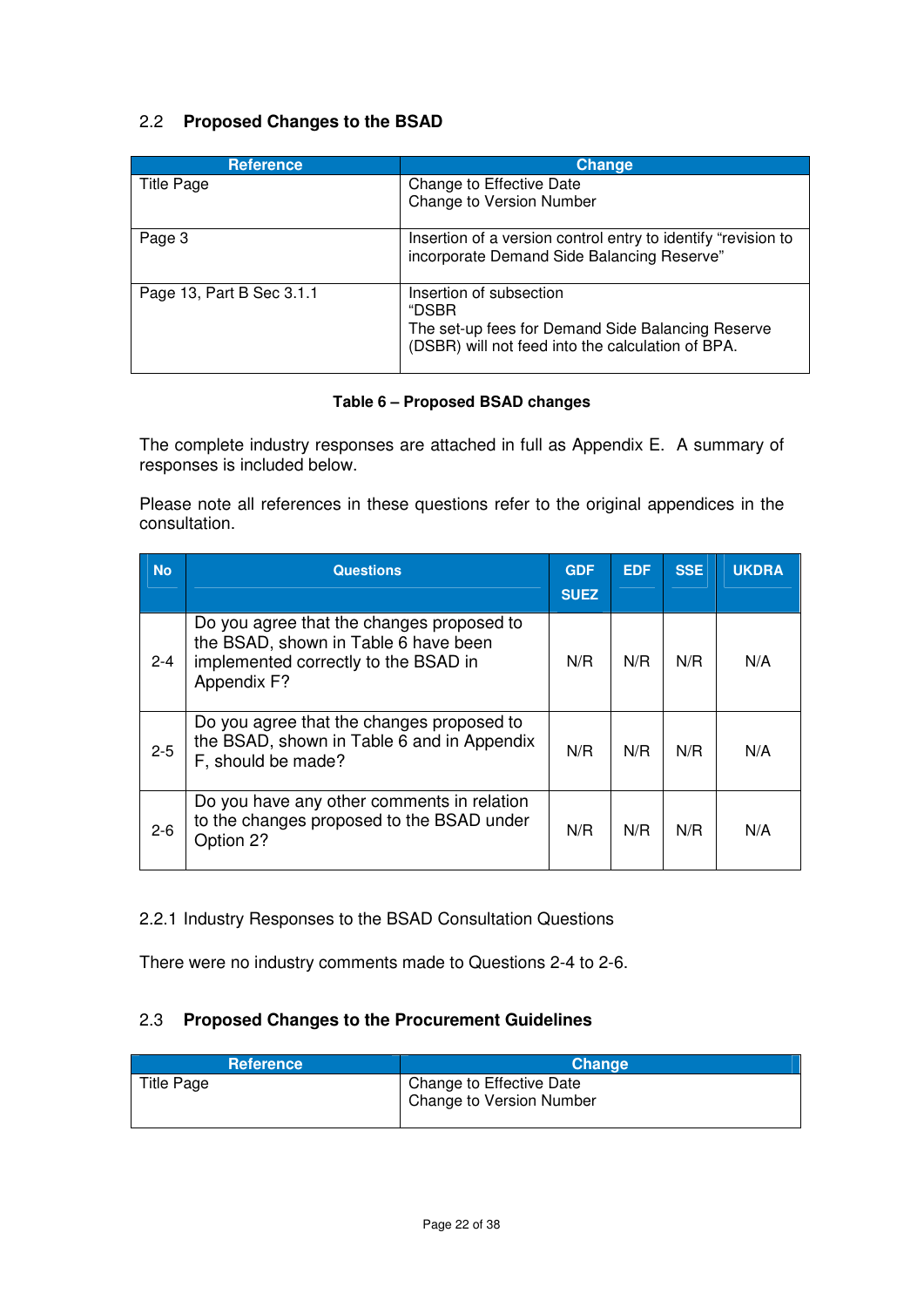| <b>Reference</b>                                                               | <b>Change</b>                                                                                                                                                                                                                                                |
|--------------------------------------------------------------------------------|--------------------------------------------------------------------------------------------------------------------------------------------------------------------------------------------------------------------------------------------------------------|
| Page 3                                                                         | Insertion of a version control entry to identify "revision<br>to incorporate changes for Demand Side Balancing<br>Reserve"                                                                                                                                   |
| Page 11, Part B Sec 3&4                                                        | Formatting                                                                                                                                                                                                                                                   |
| Page 12, Part B Sec 4                                                          | Formatting                                                                                                                                                                                                                                                   |
| Page 15, Part C Sec 1 Other<br><b>Services</b>                                 | Insertion of text<br>"and"<br>Insertion of service                                                                                                                                                                                                           |
|                                                                                | Demand Side Balancing Reserve;<br>$\bullet$                                                                                                                                                                                                                  |
| Page 20, Part C Sec 2.2 Other<br>Services                                      | Addition of text<br>"Demand Side Balancing Reserve is also an example<br>of Other Services.                                                                                                                                                                  |
|                                                                                | Demand Side Balancing Reserve is provided by<br>demand reduction or smaller generating units following<br>instruction by NGET. The details of this service will be<br>described in the detailed statements associated with its<br>procurement (see Part D)." |
| Page 23, Part C Sec 3 Demand<br>Side Providers and Small<br>Generators         | Addition of service<br>"Demand Side Balancing Reserve (DSBR)"                                                                                                                                                                                                |
| Page 28, Part D Table 1 Other<br><b>Services</b>                               | Addition of DSBR within Other Services, plus Means of<br><b>Procurement and Timescales</b>                                                                                                                                                                   |
| Page 30, Part E Sec 5 Information<br><b>Provision Summary</b>                  | Formatting                                                                                                                                                                                                                                                   |
| Page 36, Part E Table 2 Balancing<br>Services Information Provision<br>Summary | Addition of DSBR as a Balancing Services plus Volume<br>Information, Price Information, Timescale, and<br><b>Information Source</b>                                                                                                                          |

## **Table 7 – Proposed PG changes**

The complete industry responses are attached in full as Appendix E. A summary of responses is included below.

Please note all references in these questions refer to the original appendices in the consultation.

| <b>No</b> | <b>Questions</b>                                                                                                                                                             | <b>GDF</b><br><b>SUEZ</b> | <b>EDF</b> | <b>SSE</b> | <b>UKDRA</b> |
|-----------|------------------------------------------------------------------------------------------------------------------------------------------------------------------------------|---------------------------|------------|------------|--------------|
| $2 - 7$   | Do you agree that the changes proposed to<br>the Procurement Guidelines, shown in Table<br>7 have been implemented correctly to the<br>Procurement Guidelines in Appendix G? | N/R                       | N/R        | N/R        | N/A          |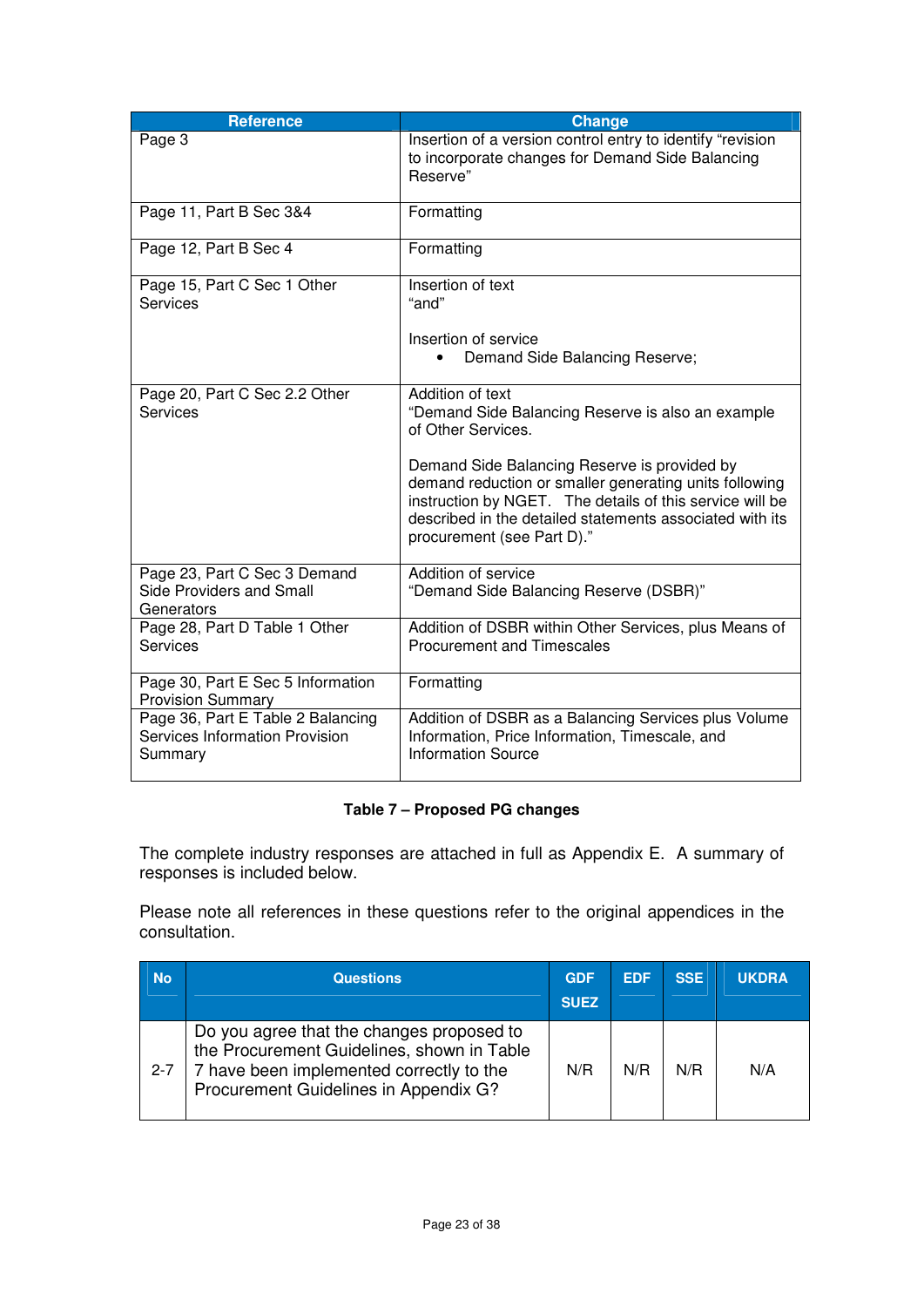| <b>No</b> | <b>Questions</b>                                                                                                                | <b>GDF</b><br><b>SUEZ</b> | <b>EDF</b> | <b>SSE</b> | <b>UKDRA</b> |
|-----------|---------------------------------------------------------------------------------------------------------------------------------|---------------------------|------------|------------|--------------|
| $2 - 8$   | Do you agree that the changes proposed to<br>the Procurement Guidelines, shown in Table<br>7 and in Appendix G, should be made? | N/R                       | N/R        | N/R        | N/A          |
| $2 - 9$   | Do you have any other comments in relation<br>to the changes proposed to the Procurement<br>Guidelines under Option 2?          | N/R                       | N/R        | N/R        | N/A          |

## 2.3.1 Industry Responses to the Procurement Guidelines Consultation Questions

There were no industry comments made to Questions 2-7 to 2-9.

## 2.4 **Proposed Changes to the SMAF**

No changes to the SMAF were proposed under Option 2.

2.4.1 Industry Responses to the Consultation Question asking for Additional **Comments** 

 For each proposed Option, an additional question was also posed asking for comments on the Options not selected.

| <b>No</b> | <b>Questions</b>                                                                                                                                  | <b>GDF</b><br><b>SUEZ</b> | <b>EDF</b> | <b>SSE</b> | <b>UKDRA</b> |
|-----------|---------------------------------------------------------------------------------------------------------------------------------------------------|---------------------------|------------|------------|--------------|
| $2 - 10$  | Although your preference was for Option 2,<br>do you have any additional comments on<br>Option 1 and /or Option 3 that you would like<br>to make? | N/R                       | N/R        | N/R        | N/A          |

There were no industry comments made to Question 2-10.

## **3 Option 3 – Introduction of SBR only**

National Grid consulted with the industry on the following proposed changes to introduce SBR only into the relevant C16 statements.

## 3.1 **Proposed Changes to the BPS**

| <b>Reference</b>  | <b>Change</b>                                        |
|-------------------|------------------------------------------------------|
| <b>Title Page</b> | Change to Effective Date<br>Change to Version Number |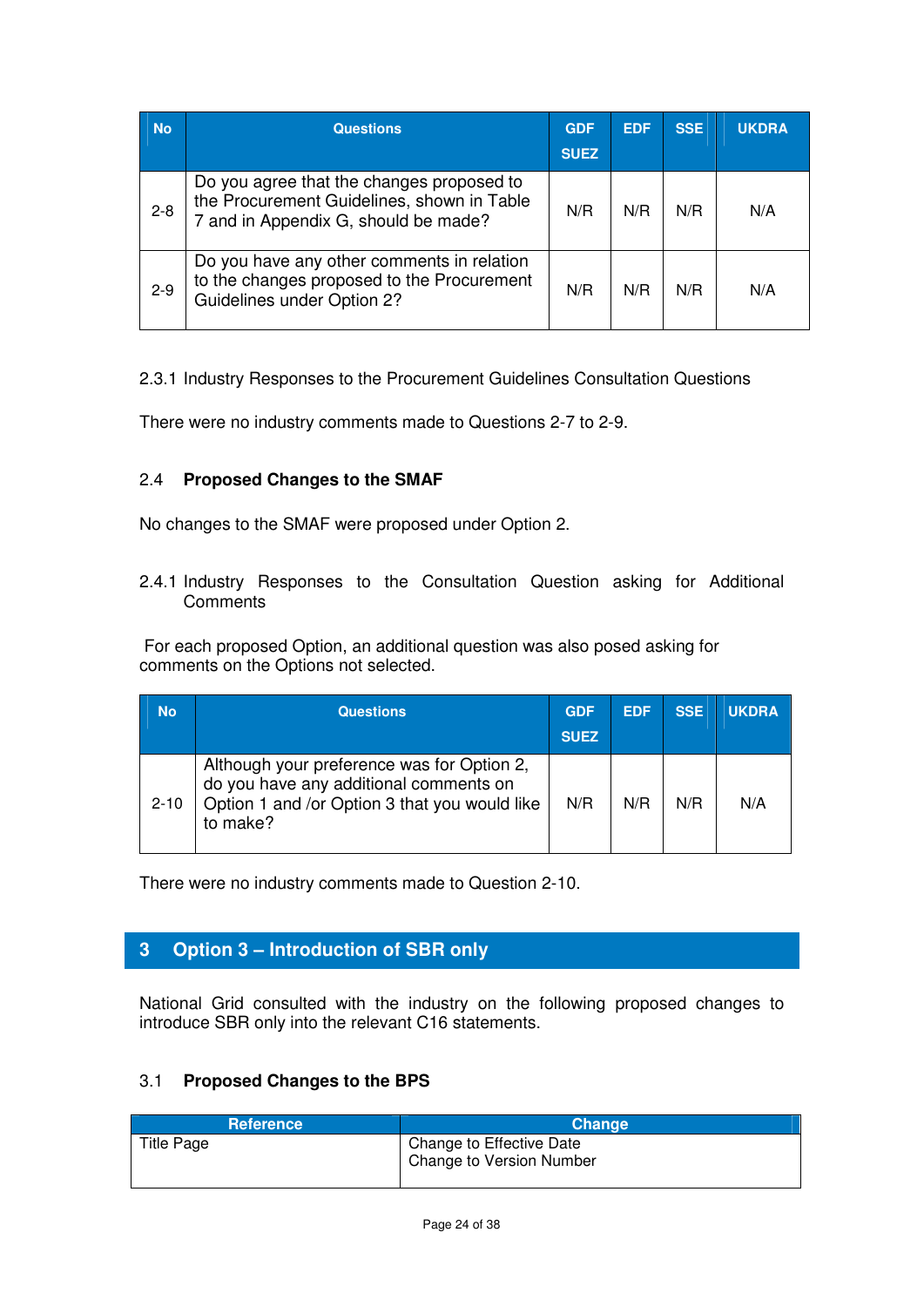| <b>Reference</b>            | <b>Change</b>                                                                                                                                                                                                                                                                              |
|-----------------------------|--------------------------------------------------------------------------------------------------------------------------------------------------------------------------------------------------------------------------------------------------------------------------------------------|
| Page 2                      | Insertion of a new version control entry to identify<br>"revision to include Supplemental Balancing Reserve"                                                                                                                                                                               |
| Page 12, Part B Sec 5       | Addition of text<br>"and any available Supplemental Balancing Reserve<br>(SBR) has been despatched."                                                                                                                                                                                       |
| Page 16, Part C Sec 4 (i)   | Addition of text<br>"(excluding those from BM Units providing<br>Supplemental Balancing Reserve (SBR))"                                                                                                                                                                                    |
| Page 16, Part C Sec 4 (iii) | Deletion of text<br>"(including, for the avoidance of doubt, services from<br>external system operators)"                                                                                                                                                                                  |
| Page 17, Part C Sec 4 (iv)  | Addition of text<br>"call off of SBR either through requiring particular<br>physical notification submissions or through the<br><b>Balancing Mechanism"</b><br>Deletion of text<br>"and"                                                                                                   |
|                             |                                                                                                                                                                                                                                                                                            |
| Page 17, Part C Sec 4 (v)   | Addition of subsection<br>"call off of emergency assistance/instructions<br>associated with external System Operators; and"                                                                                                                                                                |
| Page 17, Part C Sec 5       | Addition of text<br>"Supplemental Balancing Reserve Service would be<br>called off as a last resort after all valid and feasible Bids<br>and Offers have been accepted in the BM but, where<br>possible, prior to any instruction of Emergency Actions<br>or other Involuntary Reductions. |
|                             | However, under certain circumstances, it may be<br>necessary to invoke the Supplemental Balancing<br>Reserve service before all valid and feasible Bids and<br>Offers have been accepted. These circumstances may<br>include:                                                              |
|                             | (i) where Supplemental Balancing Reserve receives a<br>despatch instruction as part of a test;                                                                                                                                                                                             |
|                             | (ii) where Supplemental Balancing Reserve receives a<br>warming instruction necessary to ensure the availability<br>of the service in requisite timescales;                                                                                                                                |
|                             | (iii) where, due to its dynamics, Supplemental<br>Balancing Reserve is despatched in advance of need to<br>manage an anticipated shortfall event;                                                                                                                                          |
|                             | (iv) where the acceptance of available Offers would<br>lead to an erosion of frequency response and<br>operational reserves below the required levels;                                                                                                                                     |
|                             | (v) where the acceptance of relevant Offers would lead<br>to the depletion of reactive reserves below the required<br>levels; or                                                                                                                                                           |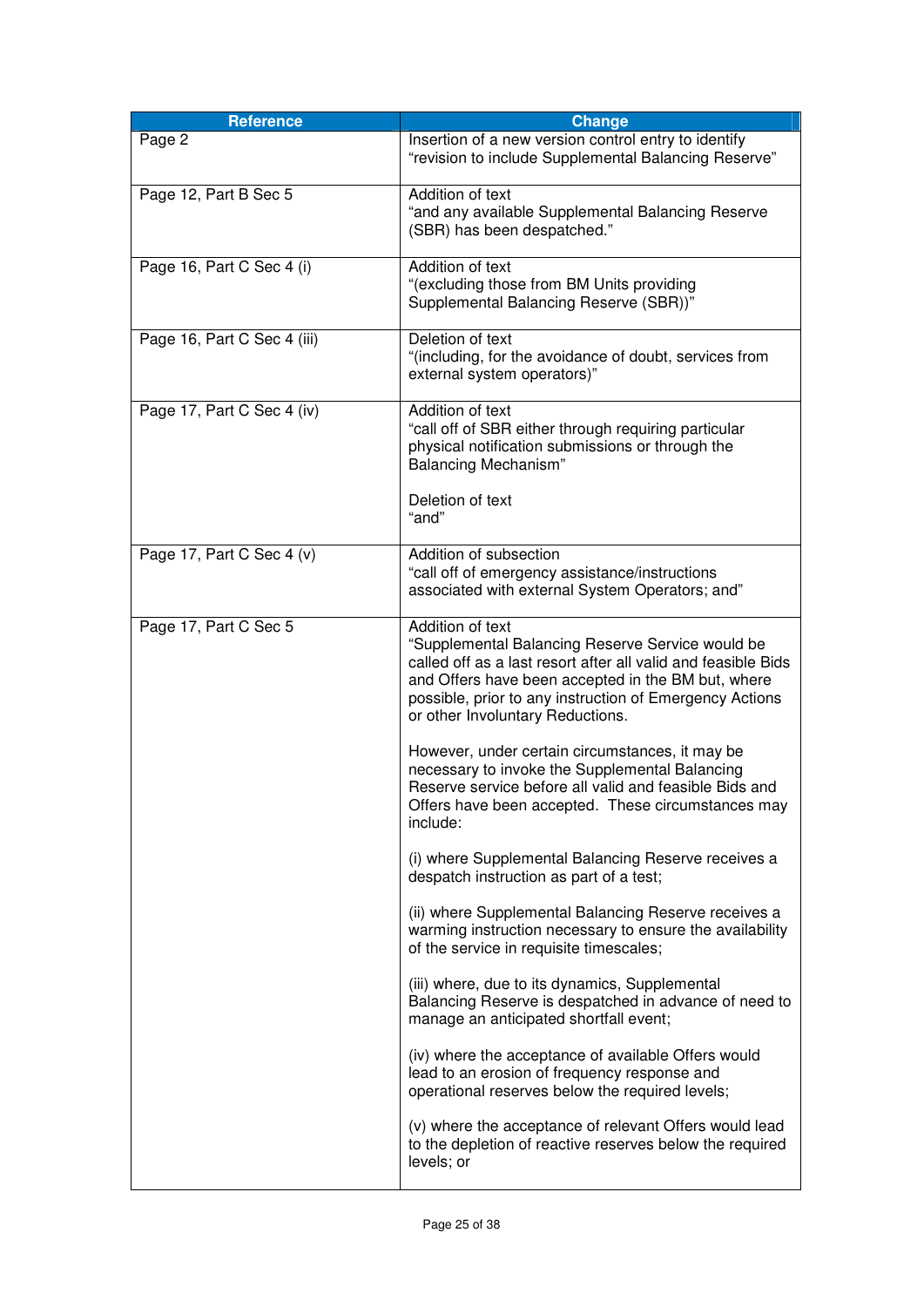| <b>Reference</b>            | <b>Change</b>                                                                                                                                                                                                                                                                                                                                                                                                                                                                                                                                                                                                                                                                                                                                                                                       |
|-----------------------------|-----------------------------------------------------------------------------------------------------------------------------------------------------------------------------------------------------------------------------------------------------------------------------------------------------------------------------------------------------------------------------------------------------------------------------------------------------------------------------------------------------------------------------------------------------------------------------------------------------------------------------------------------------------------------------------------------------------------------------------------------------------------------------------------------------|
|                             | (vi) where no other plant with suitable dynamics is<br>available.                                                                                                                                                                                                                                                                                                                                                                                                                                                                                                                                                                                                                                                                                                                                   |
|                             | Valid and feasible Bid and Offers are those Bids and<br>Offers which facilitate the delivery of energy or demand<br>reduction within the relevant Settlement Period. For the<br>avoidance of doubt, the decision to call off the<br>Supplemental Balancing Reserve service will be taken<br>based upon the prevailing system conditions on the<br>transmission system. The price of other available<br>actions offered through the BM will have no bearing<br>upon the decision to instruct the Supplemental<br>Balancing Reserve service.                                                                                                                                                                                                                                                          |
|                             | Information relating to the instruction of the<br>Supplemental Balancing Reserve Service will be<br>published on the BMRS as soon as reasonably<br>practicable after it has been instructed.                                                                                                                                                                                                                                                                                                                                                                                                                                                                                                                                                                                                        |
| Page 19, Part C Sec 6       | Formatting                                                                                                                                                                                                                                                                                                                                                                                                                                                                                                                                                                                                                                                                                                                                                                                          |
| Page 20, Part C Sec 8       | Formatting                                                                                                                                                                                                                                                                                                                                                                                                                                                                                                                                                                                                                                                                                                                                                                                          |
| Page 21, Part C Sec 10      | Formatting                                                                                                                                                                                                                                                                                                                                                                                                                                                                                                                                                                                                                                                                                                                                                                                          |
| Page 22, Part C Sec 10      | Addition of text<br>"Any SBR instruction prior to Gate Closure will also be<br>accompanied by a PGB Transaction such that the<br>energy imbalance of the relevant BSC Party reflects the<br>purchase of this energy under the SBR contract."                                                                                                                                                                                                                                                                                                                                                                                                                                                                                                                                                        |
| Page 28, Part D Sec 3.2     | Amend the number of reserve categories from four to<br>five                                                                                                                                                                                                                                                                                                                                                                                                                                                                                                                                                                                                                                                                                                                                         |
| Page 30, Part D Sec 3.2 (e) | Insertion of new section (e)                                                                                                                                                                                                                                                                                                                                                                                                                                                                                                                                                                                                                                                                                                                                                                        |
|                             | (e) Supplemental Balancing Reserve                                                                                                                                                                                                                                                                                                                                                                                                                                                                                                                                                                                                                                                                                                                                                                  |
|                             | Other than in the circumstances described in<br>Paragraph 5 of Part C Supplemental Balancing<br>Reserve is not called off prior to other available<br>balancing services. It is provided primarily by<br>contracted generation (or potentially demand reduction<br>capability).                                                                                                                                                                                                                                                                                                                                                                                                                                                                                                                     |
|                             | In assessing the requirement for SBR, we will have<br>regard to the latest supply and demand outlook, the<br>associated uncertainties, and the Government's draft<br>reliability standard, drawing on published information in<br>Ofgem's Capacity Assessment Reports, our Winter<br>Outlook Report and Future Energy Scenarios, together<br>with other relevant information relating to generation<br>availability and trends in demand.<br>Where economic and efficient to do so, we will aim to<br>procure a quantity of SBR to meet this requirement and<br>will accept tenders to achieve this at least cost, taking<br>into account: the tendered quantity and price; the<br>declared reliability; expected costs of testing, warming<br>and utilisation; together with the expected costs of |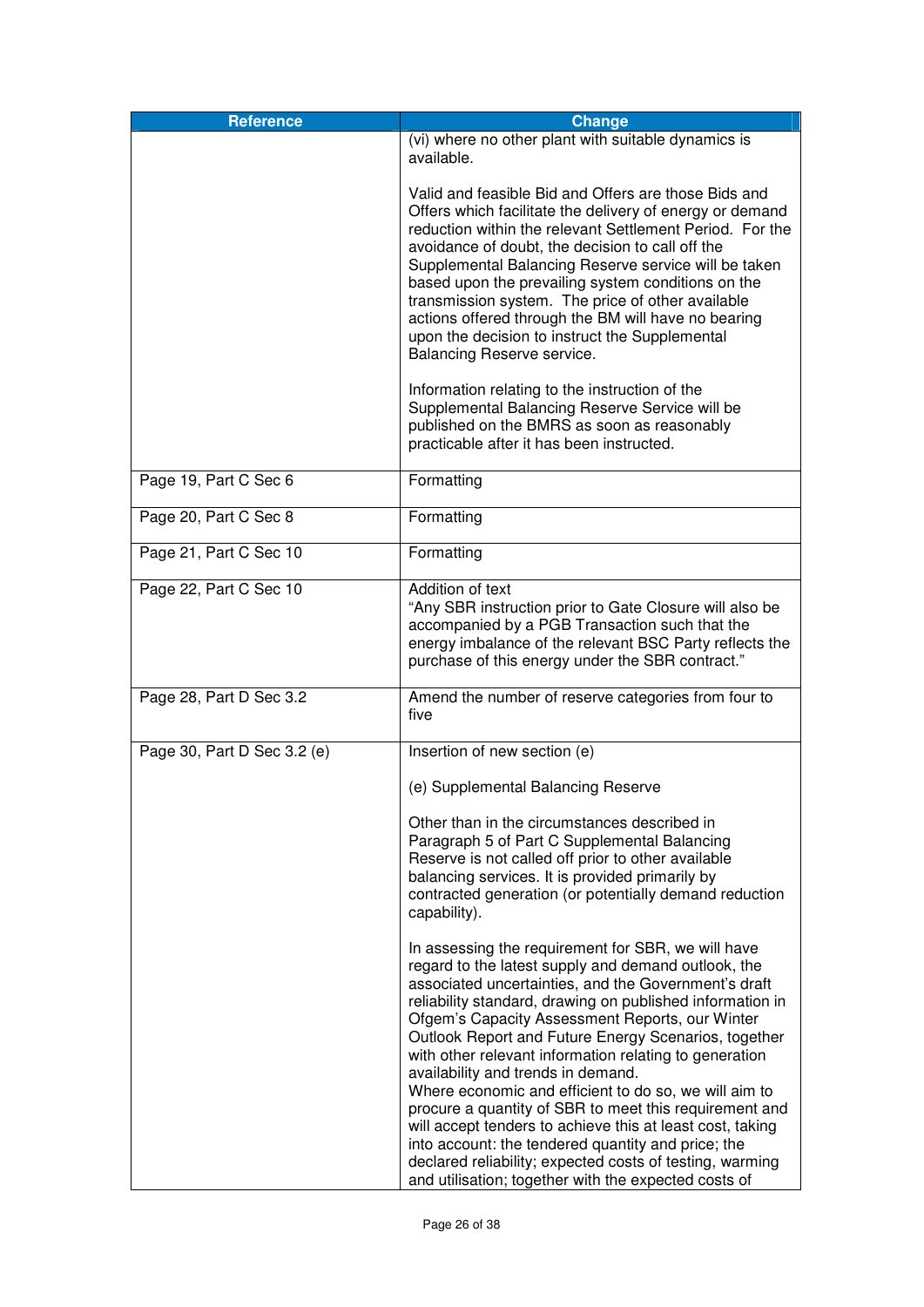| <b>Reference</b>             | Change                                                                                                                                                                                                                                                                                                                                                                                             |
|------------------------------|----------------------------------------------------------------------------------------------------------------------------------------------------------------------------------------------------------------------------------------------------------------------------------------------------------------------------------------------------------------------------------------------------|
|                              | validation, contracting, settlement and despatch.<br>National Grid also reserves the right to take into<br>account network constraints in assessing the relative<br>merits of various SBR tenders."                                                                                                                                                                                                |
|                              |                                                                                                                                                                                                                                                                                                                                                                                                    |
| Page 32, Part E Sec 1 Step 2 | Formatting                                                                                                                                                                                                                                                                                                                                                                                         |
| Page 33, Part E Sec1 Step 8  | Addition of text<br>"We will also consider whether Supplemental Balancing<br>Reserve is likely to be required and notify SBR<br>providers accordingly."                                                                                                                                                                                                                                            |
| Page 34, Part E Sec 2 Step 3 | Addition of text<br>"If we consider that there is a realistic possibility of a<br>margin shortfall after taking account of the potential<br>response to a National Electricity Transmission System<br>Warning - Inadequate System Margin (NISM) and<br>other available Balancing Services, we will consider<br>despatching SBR plant to make good the potential<br>shortfall in relevant periods." |

#### **Table 8 – Proposed BPS changes**

The complete industry responses are attached in full as Appendix E. A summary of responses is included below.

Please note all references in these questions refer to the original references in the consultation.

| <b>No</b> | <b>Questions</b>                                                                                                                       | <b>GDF</b><br><b>SUEZ</b> | <b>EDF</b> | <b>SSE</b> | <b>UKDRA</b> |
|-----------|----------------------------------------------------------------------------------------------------------------------------------------|---------------------------|------------|------------|--------------|
| $3 - 1$   | Do you agree that the changes proposed to<br>the BPS, shown in Table 8 have been<br>implemented correctly to the BPS in<br>Appendix H? | N/R                       | N/R        | Υ          | N/A          |
| $3 - 2$   | Do you agree that the changes proposed to<br>the BPS, shown in Table 8 and in Appendix<br>H, should be made?                           | N/R                       | N/R        | Υ          | N/A          |
| $3 - 3$   | Do you have any other comments in relation<br>to the changes proposed to the BPS under<br>Option 3?                                    | N/R                       | N/R        | Υ          | N/A          |

3.1.1 Industry Responses to the BPS Consultation Questions

Industry responses to the consultation questions are shown below, together with National Grid's view; only the consultation questions which provided rationale for responses are shown.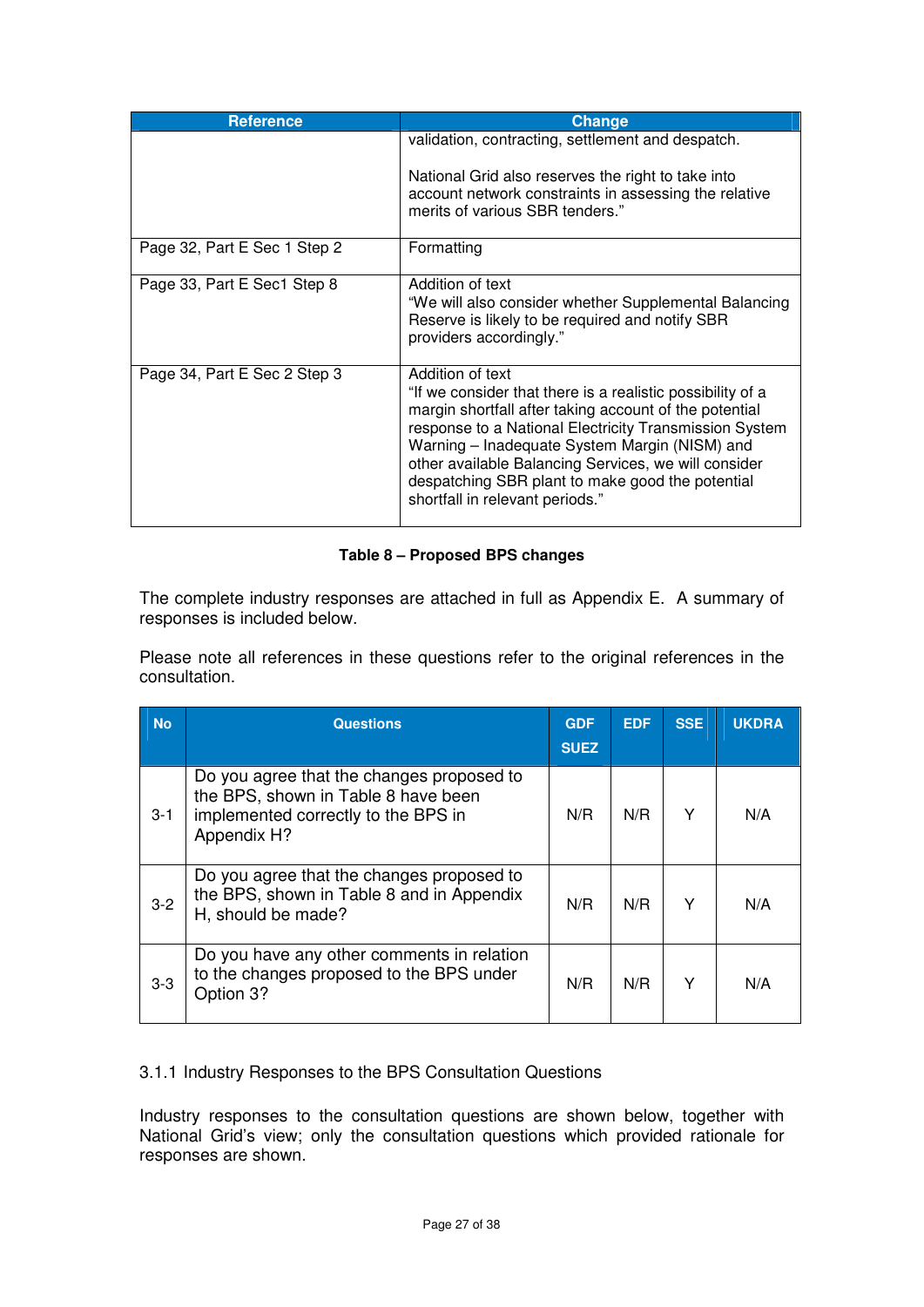**Consultation Q3-1 - Do you agree that the changes proposed to the BPS, shown in Table 8 have been implemented correctly to the BPS in Appendix H?** 

#### **Industry Response:**

No, please see comments below. Respondent's supporting comments and proposed test changes are included in boxed text overleaf for reference.

#### **National Grid's View:**

National Grid accepts your proposed text changes to **Page 13 Part B Sec 5 (e)** and **Page 31 Part D Sec 3.2** but not the proposed text changes to **Page 17 Part C Sec 5.**

#### **Consultation Q3-2 - Do you agree that the changes proposed to the BPS, shown in Table 8 and in Appendix H, should be made?**

#### **Industry Response:**

Not without account being taken of our comments below. In addition, the BPS will need to be subject to further review and consultation following the main consultation on the principles of DSBR and SBR.

#### **National Grid's View:**

Text changes have been made, as above and as indicated in section 4 below. Further review of changes to the BPS will need to be the subject of a separate consultation under Standard Condition C16.

#### **Consultation Q3-3 - Do you have any other comments in relation to the changes proposed to the BPS under Option 3?**

#### **Industry Response:**

No further comments than those below.

#### **National Grid's View:**

Comments raised are addressed above.

**Supporting comments to the above responses from the same respondent are shown as boxed text below:** 

**Balancing Principles Statement** 

#### **PART B: GENERAL PRINCIPLES**

#### **Page 13 Part B Sec 5 (e) Maximum Generation Service**

For the avoidance of doubt, valid and feasible Bid and Offers are those Bids and Offers which facilitate the delivery of energy within the relevant Settlement Period. Under certain exceptional circumstances, it may be necessary to invoke the Maximum Generation Service before all valid and feasible Bids and Offers or Demand Side Balancing Reserve or any available Supplemental Balancing Reserve have been accepted.

We have added the reference to SBR in the above.

#### **Page 17 PART C: Sec 5 PRINCIPLES UNDERLYING BALANCING MEASURES**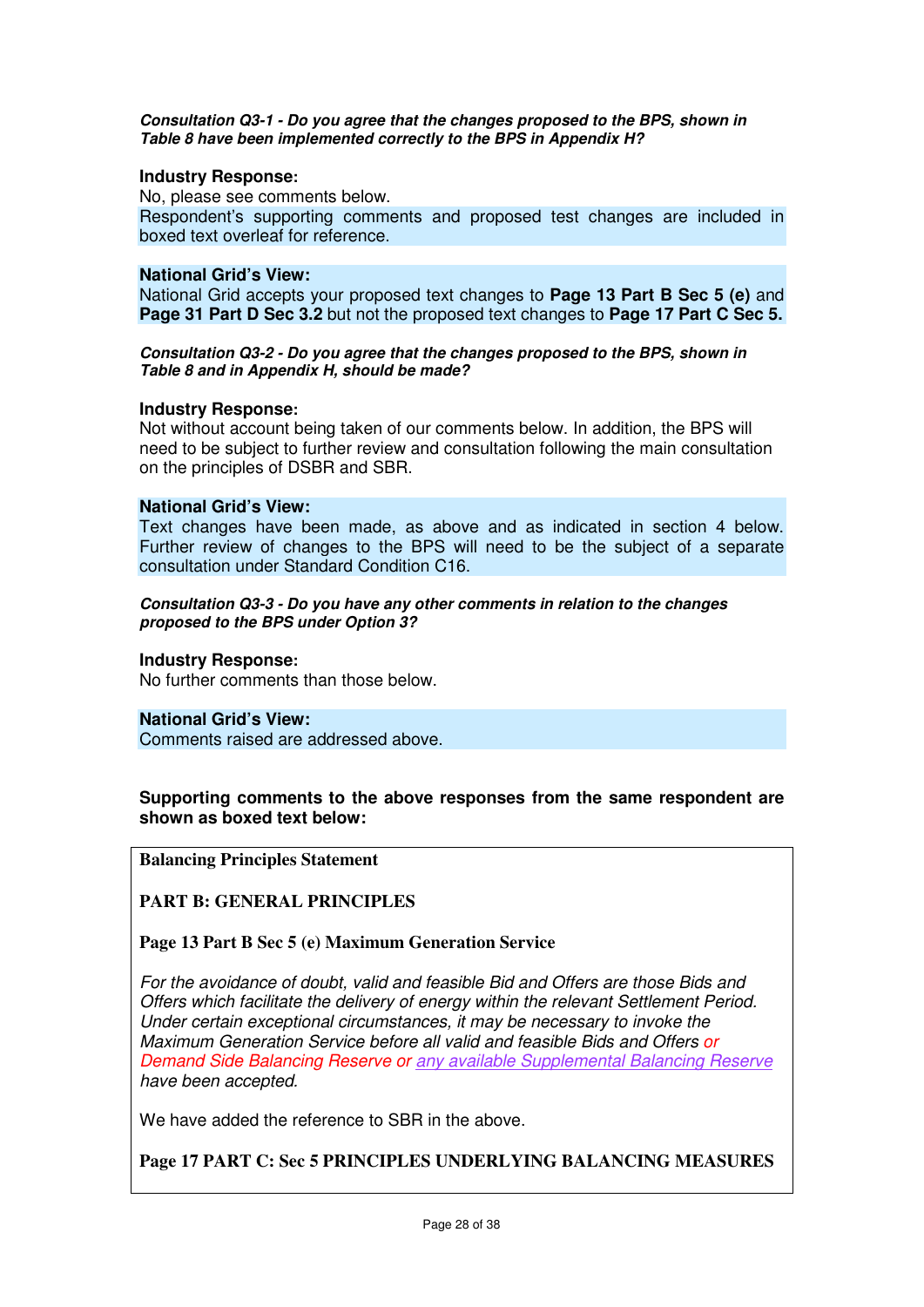However, under certain circumstances, it may be necessary to invoke the Supplemental Balancing Reserve service before all valid and feasible Bids and Offers have been accepted or before all valid and feasible DSBR action have been called off. These circumstances may include:

#### (iv) where the acceptance of available Offers or call off of DSBR would lead to an erosion of frequency response and operational reserves below the required levels;

We do not agree that SBR should be used before Offers in this circumstance. Instead the Offers should be used first with the SBR held back to provide frequency response levels and operational reserves. In this way, the correct cost signal is being provided to the market and the SBR is only being used when all Offers have been taken.

#### **Page 31 Part D Sec 3.2 Reserve**

#### (f) Supplemental Balancing Reserve

National Grid also reserves the right to take into account network constraints in assessing the relative merits of various SBR tenders.

(f) Supplemental Balancing Reserve

#### National Grid will not take into account network constraints in assessing the relative merits of various SBR tenders.

The originally proposed wording is inconsistent with and a significant departure from both the main consultation document; which makes no reference to either location or network constraints with respect to the ability of generators to get an SBR contract; and also the Electricity Capacity Assessment carried out by Ofgem with regard to the level of capacity margin.

If National Grid wish to attempt to assess SBR tenders based on location and the potential for plant to be behind constraints, then the Ofgem capacity margin numbers on which the rationale for the SBR is based must similarly recognise the potential for these constraints. As it stands Ofgem's Electricity Capacity Assessment does not take into account transmission constraints when estimating future capacity margins. If it did this would highlight the current situation as being even worse than anticipated (and that more SBR plant is required?). Generation plant behind a network constraint is included in the Electricity Capacity Assessment of capacity margin (and on which basis the tender for SBR is justified) and therefore should also be included, on a likefor-like basis, in any tender by National Grid for SBR.

Given this we have proposed revised wording to make it clear that like Ofgem's Electricity Capacity Assessment, plant location and network constraints will not be taken into account when assessing SBR tender responses.

Finally, notwithstanding our comments that it should not be included, it is not clear that the statement "take into account network constraints in assessing the relative merits of various SBR tenders" should not be in the Procurement Guidelines since it is more to do with the assessment of tenders rather than the dispatch of plant.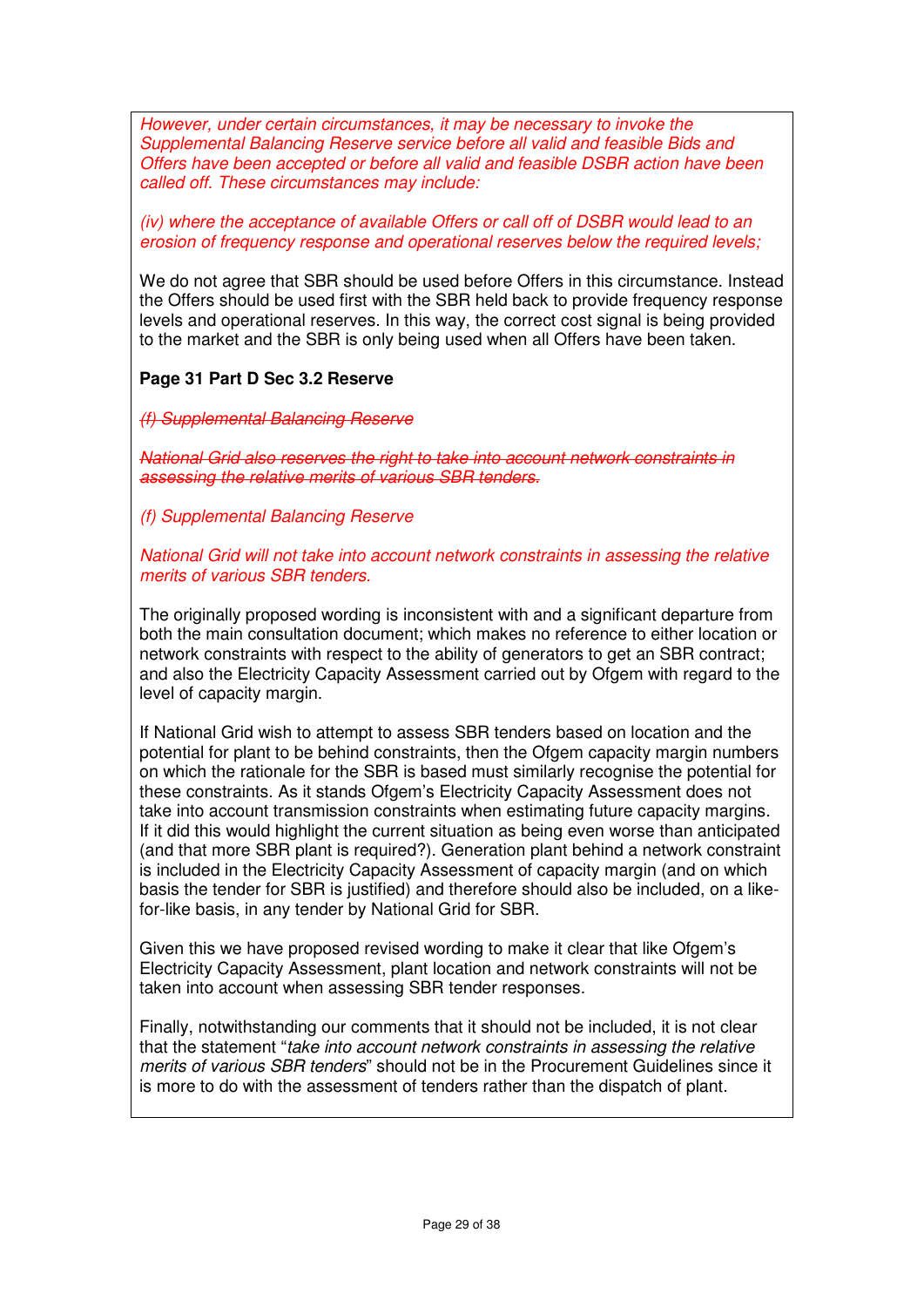## **National Grid's View:**

Ref Page 17 Part C Sec 5:

Frequency Response services are procured separately. SBR is being purchased as a reserve service that will not be despatched for frequency response reasons.

#### Ref Page 31 Part D Sec 3.2:

We suggest a statement regarding taking into account constraints is not suitable for inclusion within the PG and as such, should remain where proposed within the BPS.

#### 3.2 **Proposed Changes to the BSAD**

| <b>Reference</b>          | Change                                                                                                       |
|---------------------------|--------------------------------------------------------------------------------------------------------------|
| <b>Title Page</b>         | Change to Effective Date                                                                                     |
|                           | Change to Version Number                                                                                     |
| Page 3                    | Insertion of a version control entry to identify "revision<br>to incorporate Supplemental Balancing Reserve" |
| Page 13, Part B Sec 3.1.1 | Insertion of subsection                                                                                      |
|                           | "Supplemental Balancing Reserve                                                                              |
|                           | Capability payments for Supplemental Balancing                                                               |
|                           | Reserve will not feed into the calculation of BPA."                                                          |

#### **Table 9 – Proposed BSAD changes**

The complete industry responses are attached in full as Appendix E. A summary of responses is included below.

Please note all references in these questions refer to the original appendices in the consultation.

| <b>No</b> | <b>Questions</b>                                                                                                                         | <b>GDF</b><br><b>SUEZ</b> | <b>EDF</b> | <b>SSE</b> | <b>UKDRA</b> |
|-----------|------------------------------------------------------------------------------------------------------------------------------------------|---------------------------|------------|------------|--------------|
| $3 - 4$   | Do you agree that the changes proposed to<br>the BSAD, shown in Table 9 have been<br>implemented correctly to the BSAD in<br>Appendix J? | N/R                       | N/R        | N/R        | N/A          |
| $3-5$     | Do you agree that the changes proposed to<br>the BSAD, shown in Table 9 and in Appendix<br>J, should be made?                            | N/R                       | N/R        | N/R        | N/A          |
| $3-6$     | Do you have any other comments in relation<br>to the changes proposed to the BSAD under<br>Option 3?                                     | N/R                       | N/R        | N/R        | N/A          |

3.2.1 Industry Responses to the BSAD Consultation Questions

No responses were received to Questions 3-4 to 3-6.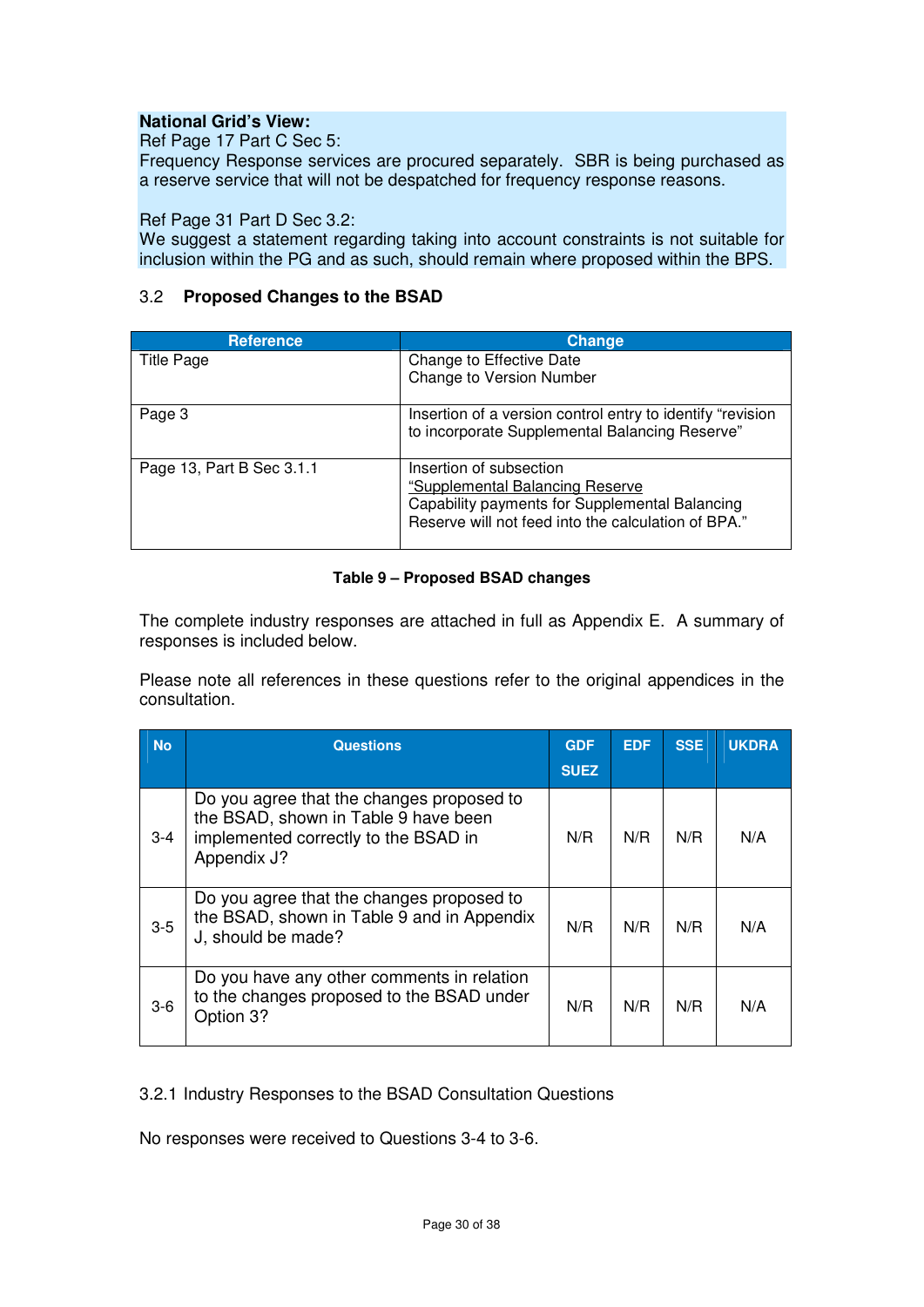|  | 3.3 Proposed Changes to the Procurement Guidelines |
|--|----------------------------------------------------|
|--|----------------------------------------------------|

| <b>Reference</b>                                                               | <b>Change</b>                                                                                                                                                                                                                                                                                                                                                                |
|--------------------------------------------------------------------------------|------------------------------------------------------------------------------------------------------------------------------------------------------------------------------------------------------------------------------------------------------------------------------------------------------------------------------------------------------------------------------|
| <b>Title Page</b>                                                              | Change to Effective Date<br>Change to Version Number                                                                                                                                                                                                                                                                                                                         |
| Page 3                                                                         | Insertion of a version control entry to identify "revision<br>to incorporate changes for Supplemental Balancing<br>Reserve"                                                                                                                                                                                                                                                  |
| Page 11, Part B Sec 3&4                                                        | Formatting                                                                                                                                                                                                                                                                                                                                                                   |
| Page 12, Part B Sec 4                                                          | Formatting                                                                                                                                                                                                                                                                                                                                                                   |
| Page 15, Part C Sec 1 Other<br><b>Services</b>                                 | Deletion of text<br>"and"                                                                                                                                                                                                                                                                                                                                                    |
|                                                                                | Insertion of text<br>"and"                                                                                                                                                                                                                                                                                                                                                   |
|                                                                                | Insertion of service<br>Supplemental Balancing Reserve.                                                                                                                                                                                                                                                                                                                      |
| Page 20, Part C Sec 2.2 Other<br>Services                                      | Addition of text<br>"Supplemental Balancing Reserve is also an example<br>of Other Services.                                                                                                                                                                                                                                                                                 |
|                                                                                | Supplemental Balancing Reserve is a "last resort"<br>reserve service which is procured from generation (or<br>potentially demand reduction) in order to reduce the<br>risk of requiring involuntary demand reduction to<br>balance the system. The details of this service will be<br>described in the detailed statements associated with<br>its procurement (see Part D)." |
| Page 28, Part D Table 1 Other<br><b>Services</b>                               | Addition of SBR within Other Services, plus Means of<br><b>Procurement and Timescales</b>                                                                                                                                                                                                                                                                                    |
| Page 30, Part E Sec 5 Information<br><b>Provision Summary</b>                  | Formatting                                                                                                                                                                                                                                                                                                                                                                   |
| Page 36, Part E Table 2 Balancing<br>Services Information Provision<br>Summary | Addition of SBR as a Balancing Services plus Volume<br>Information, Price Information, and Information Source                                                                                                                                                                                                                                                                |

## **Table 10 – Proposed PG changes**

The complete industry responses are attached in full as Appendix E. A summary of responses is included below.

Please note all references in these questions refer to the original appendices in the consultation.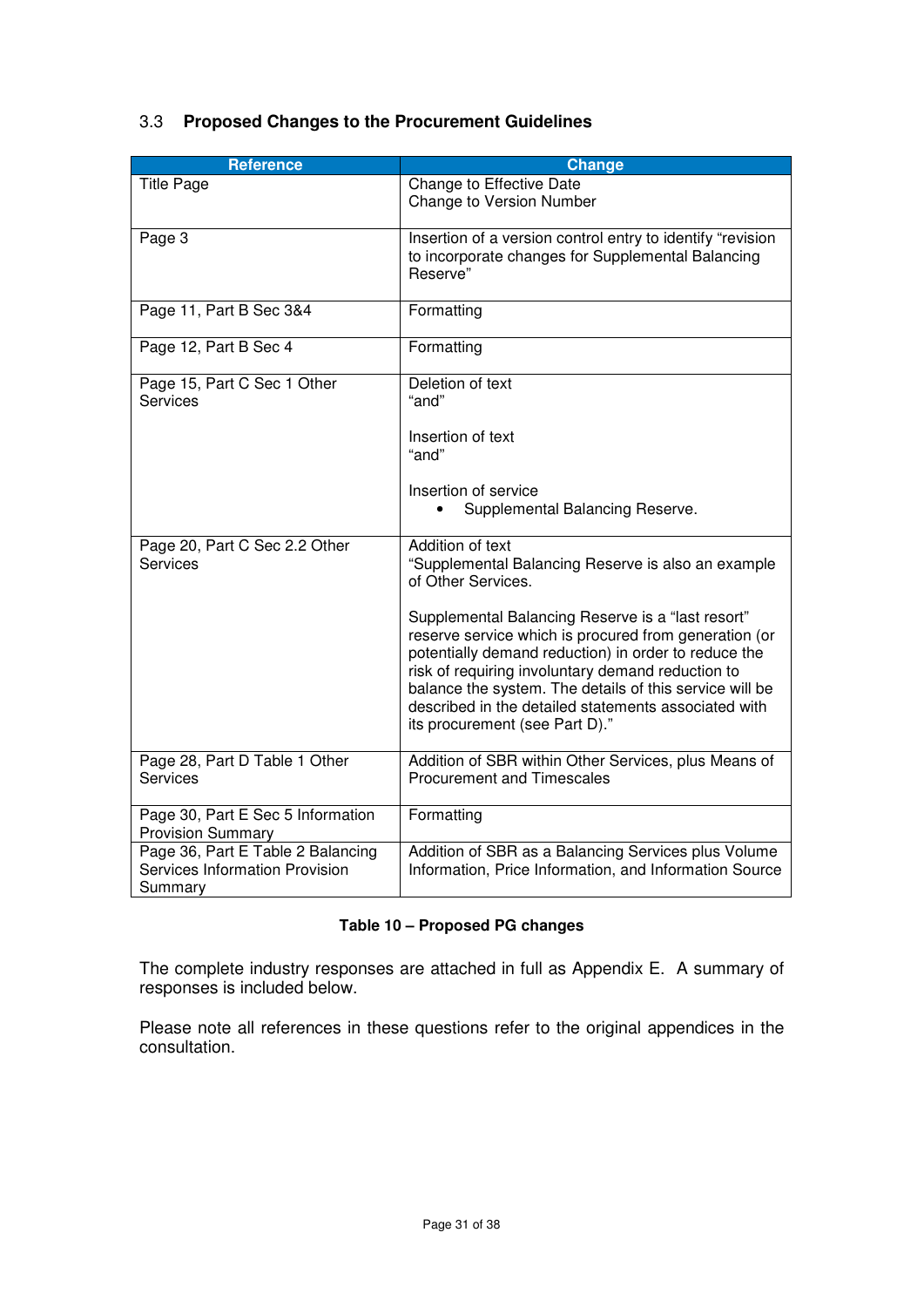| <b>No</b> | <b>Questions</b>                                                                                                                                                              | <b>GDF</b><br><b>SUEZ</b> | <b>EDF</b> | <b>SSE</b> | <b>UKDRA</b> |
|-----------|-------------------------------------------------------------------------------------------------------------------------------------------------------------------------------|---------------------------|------------|------------|--------------|
| $3 - 7$   | Do you agree that the changes proposed to<br>the Procurement Guidelines, shown in Table<br>10 have been implemented correctly to the<br>Procurement Guidelines in Appendix K? | N/R                       | N/R        | N/R        | N/A          |
| $3 - 8$   | Do you agree that the changes proposed to<br>the Procurement Guidelines, shown in Table<br>10 and in Appendix K, should be made?                                              | N/R                       | N/R        | N/R        | N/A          |
| $3-9$     | Do you have any other comments in relation<br>to the changes proposed to the Procurement<br>Guidelines under Option 3?                                                        | N/R                       | N/R        | N/R        | N/A          |

3.3.1 Industry Responses to the Procurement Guidelines Consultation Questions

No responses were received to Questions 3-7 to 3-9.

#### 3.4 **Proposed Changes to the SMAF**

| <b>Reference</b>                                    | <b>Change</b>                                                                                                                                                       |
|-----------------------------------------------------|---------------------------------------------------------------------------------------------------------------------------------------------------------------------|
| <b>Title Page</b>                                   | Change to Effective Date                                                                                                                                            |
|                                                     | Change to Version Number                                                                                                                                            |
| Page 2                                              | Insertion of a version control entry to identify "revision<br>to incorporate Supplemental Balancing Reserve"                                                        |
| Page 2                                              | Update to hyperlink                                                                                                                                                 |
| Page 3                                              | Update to hyperlink                                                                                                                                                 |
| Page 6, Part B1 Background to SO-<br>Flagging Sec 4 | Addition of section<br>"any balancing action used to despatch the<br>Supplemental Balancing Reserve service whether<br>through or outside the Balancing Mechanism." |

#### **Table 11 – Proposed SMAF changes**

The complete industry responses are attached in full as Appendix E. A summary of responses is included below.

Please note all references in these questions refer to the original appendices in the consultation.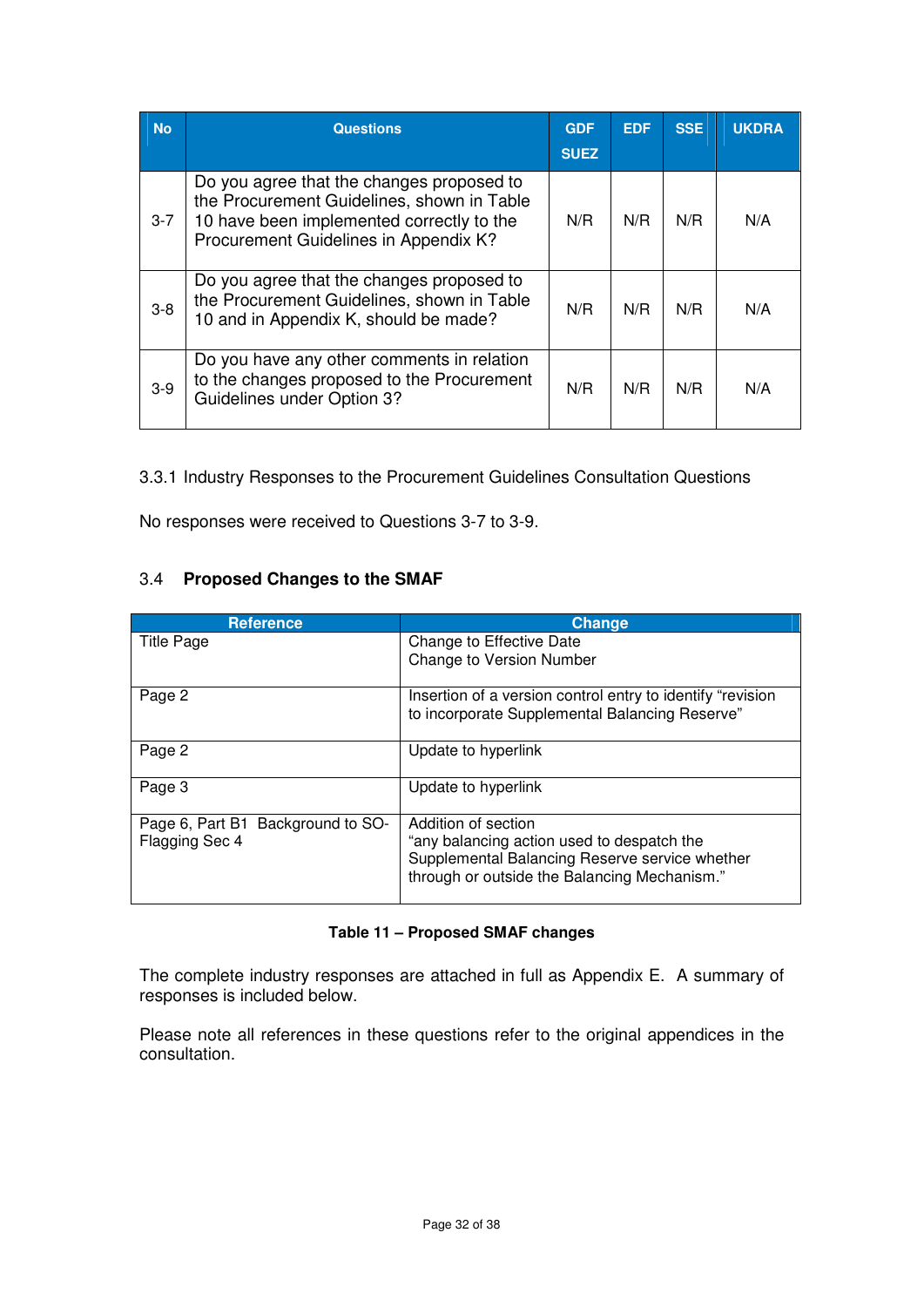| <b>No</b> | <b>Questions</b>                                                                                                                          | <b>GDF</b><br><b>SUEZ</b> | <b>EDF</b> | <b>SSE</b> | <b>UKDRA</b> |
|-----------|-------------------------------------------------------------------------------------------------------------------------------------------|---------------------------|------------|------------|--------------|
| $3 - 10$  | Do you agree that the changes proposed to<br>the SMAF, shown in Table 11 have been<br>implemented correctly to the SMAF in<br>Appendix L? | N/R                       | N/R        | N/R        | N/A          |
| $3 - 11$  | Do you agree that the changes proposed to<br>the SMAF, shown in Table 11 and in<br>Appendix L, should be made?                            | N/R                       | N/R        | N/R        | N/A          |
| $3 - 12$  | Do you have any other comments in relation<br>to the changes proposed to the SMAF under<br>Option 3?                                      | N/R                       | N/R        | N/R        | N/A          |

3.4.1 Industry Responses to the SMAF Consultation Questions

No responses were received to Questions 3-10 to 3-12.

3.4.2 Industry Responses to the Consultation Question asking for Additional **Comments** 

For each proposed Option, an additional question was also posed asking for comments on the Options not selected.

| <b>No</b> | <b>Questions</b>                                                                                                                                  | <b>GDF</b><br><b>SUEZ</b> | <b>EDF</b> | <b>SSE</b> | <b>UKDRA</b> |
|-----------|---------------------------------------------------------------------------------------------------------------------------------------------------|---------------------------|------------|------------|--------------|
| $3 - 13$  | Although your preference was for Option 3,<br>do you have any additional comments on<br>Option 1 and /or Option 2 that you would like<br>to make? | N/R                       | N/R        | N/R        | N/A          |

No responses were received to Question 3-13.

## **4 Additional Comments**

No additional comments to the consultation were received.

Following the consultation however, National Grid would like to make further changes for clarification purposes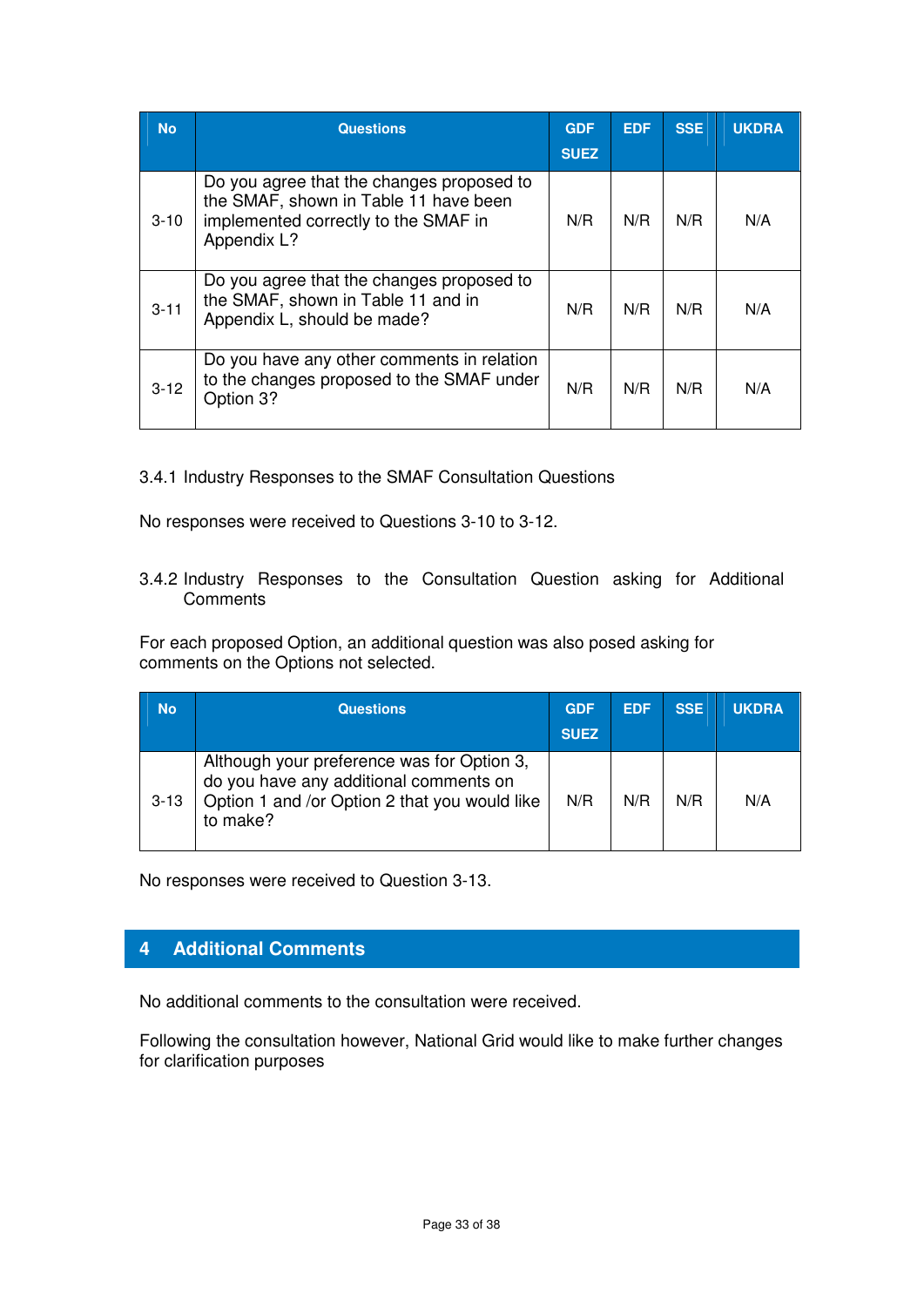| <b>Reference</b>                                 | Change                                                                                                                                                                    |
|--------------------------------------------------|---------------------------------------------------------------------------------------------------------------------------------------------------------------------------|
| App A - BPS Page 17 Part C Sec 4                 | Additional text shown in blue.                                                                                                                                            |
| (iv)<br>App H - BPS Page 17 Part C Sec 4<br>(iv) | Call off of SBR either through a despatch instruction<br>requiring particular physical notification submissions or<br>through the BM or any other such appropriate means. |
|                                                  |                                                                                                                                                                           |

#### **National Grid Comment:**

This clarification allows for alternative despatch arrangements if the process cannot be incorporated within current systems (e.g.: due to code freeze for the introduction of the new Electricity Balancing System).

| <b>Reference</b>                 | Change                                                  |
|----------------------------------|---------------------------------------------------------|
| App A - BPS Page 17 Part C Sec 4 | Revised text shown in blue.                             |
| (vi)                             |                                                         |
| App E - BPS Page 17 Part C Sec 4 | instruction of Emergency Actions Instructions and other |
| (v)                              | Involuntary Reductions.                                 |
| App H - BPS Page 17 Part C Sec 4 |                                                         |
| (v)                              |                                                         |
|                                  |                                                         |

#### **National Grid Comment:**

This is a housekeeping change to bring the correct terminology of Emergency Instruction to the text, as defined within the Grid Code.

| <b>Reference</b>                                             | <b>Change</b>                                                                                                                                                                        |
|--------------------------------------------------------------|--------------------------------------------------------------------------------------------------------------------------------------------------------------------------------------|
| App A - BPS Page 17 Part C 5<br>App E - BPS Page 17 Part C 5 | Addition of text shown in blue.                                                                                                                                                      |
|                                                              | DSBR would be called off in economic cost order after<br>all valid and feasible Bids and Offers have been<br>accepted in the BM, but where possible prior to the<br>despatch of SBR. |

#### **National Grid Comment:**

This clarification was made because DSBR attracts an up-front fee meaning it would be a distortion to despatch alongside the BM.

| <b>Reference</b>                                             | <b>Change</b>                                                                                                                                                                                                                                                                                                     |
|--------------------------------------------------------------|-------------------------------------------------------------------------------------------------------------------------------------------------------------------------------------------------------------------------------------------------------------------------------------------------------------------|
| App A - BPS Page 17 Part C 5<br>App H - BPS Page 18 Part C 5 | Revision of text shown in blue.                                                                                                                                                                                                                                                                                   |
|                                                              | The SBR service would be called off as a last resort<br>after all valid and feasible Bids and Offers have been<br>accepted in the BM and any valid and feasible DSBR<br>has been called off but, where possible, prior to any<br>instruction of Emergency Instructions and other<br><b>Involuntary Reductions</b> |

#### **National Grid Comment:**

This is a text update to bring the correct terminology of Emergency Instruction to the text, as defined within the Grid Code.

| <b>Reference</b> | Change |
|------------------|--------|
|                  |        |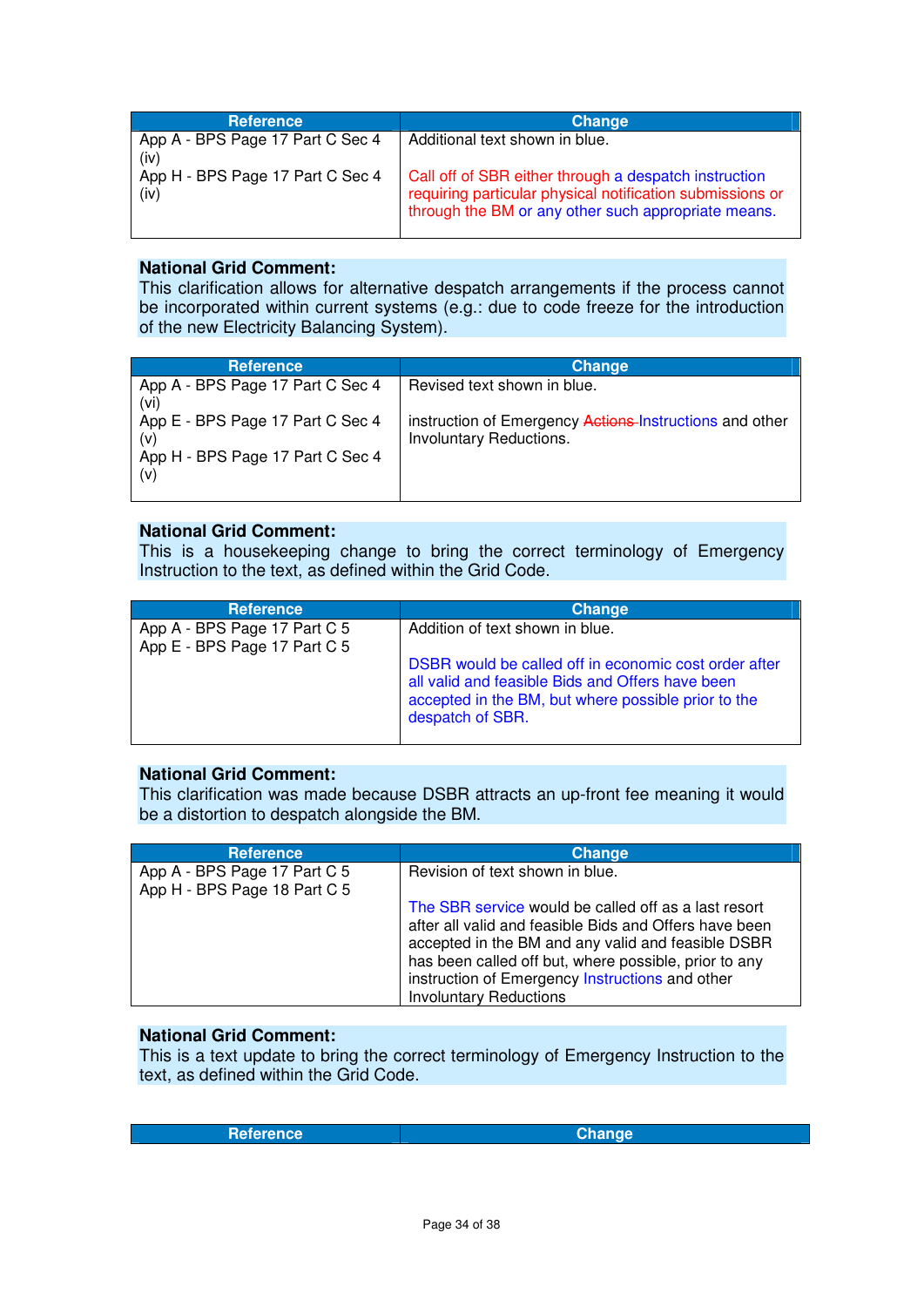| <b>Reference</b>                                               | Change                                                                                                                                                                                                                         |
|----------------------------------------------------------------|--------------------------------------------------------------------------------------------------------------------------------------------------------------------------------------------------------------------------------|
| App A - BPS Page 23 Part C 10<br>App A - BPS Page 22 Part C 10 | Addition of text shown in blue.                                                                                                                                                                                                |
|                                                                | Any SBR instruction prior to Gate Closure will also be<br>accompanied by a PGB Transaction an ECVN such that<br>the energy imbalance of the relevant BSC Party reflects<br>the purchase of this energy under the SBR contract. |

#### **National Grid Comment:**

The PGB Transaction is being discontinued with the introduction of the new Electricity Balancing System. As such the National Grid trading team will notify trading volumes by ECVN.

| <b>Reference</b>                                                   | <b>Change</b>                                                                                                                                                                                                                                                                                                                                                                                                                                                                                                                  |
|--------------------------------------------------------------------|--------------------------------------------------------------------------------------------------------------------------------------------------------------------------------------------------------------------------------------------------------------------------------------------------------------------------------------------------------------------------------------------------------------------------------------------------------------------------------------------------------------------------------|
| App A - BPS Page 32 Sec 3.2 (f)<br>App H - BPS Page 31 Sec 3.2 (f) | Addition of text shown in blue.                                                                                                                                                                                                                                                                                                                                                                                                                                                                                                |
|                                                                    | Where economic and efficient to do so, we We will aim<br>to procure a quantity of SBR to meet this requirement<br>having regard to the matters described above, on an<br>economic basis by reference to the Value of Lost Load,<br>and will accept tenders to achieve this at least cost,<br>taking into account: the tendered quantity and price; the<br>declared reliability; expected costs of testing, warming<br>and utilisation; together with the expected costs of<br>validation, contracting, settlement and despatch |

#### **National Grid Comment:**

This statement was clarified to make clear that tenders could not be accepted if priced at more than the Value of Lost Load.

## **5 Proposed Recommendations**

National Grid notes the responses given by the industry respondees to the proposed changes to the C16 Statements and has carefully considered each of the responses to the changes proposed by National Grid within the C16 consultation. National Grid has provided its views in relation to the responses received in the relevant sections above.

As a result of the industry responses, National Grid has, where appropriate, revised the changes to the C16 Statements originally proposed in the C16 consultation and these revised changes to the C16 Statements are attached as follows:

- Appendix F Option 1 revised change marked C16 Statements
- Appendix G Option 2 revised change marked C16 Statements
- Appendix H Option 3 revised change marked C16 Statements

Following industry consultation, National Grid now presents to the Authority for consideration revised versions of the C16 Statements supporting Options 1, 2 and 3.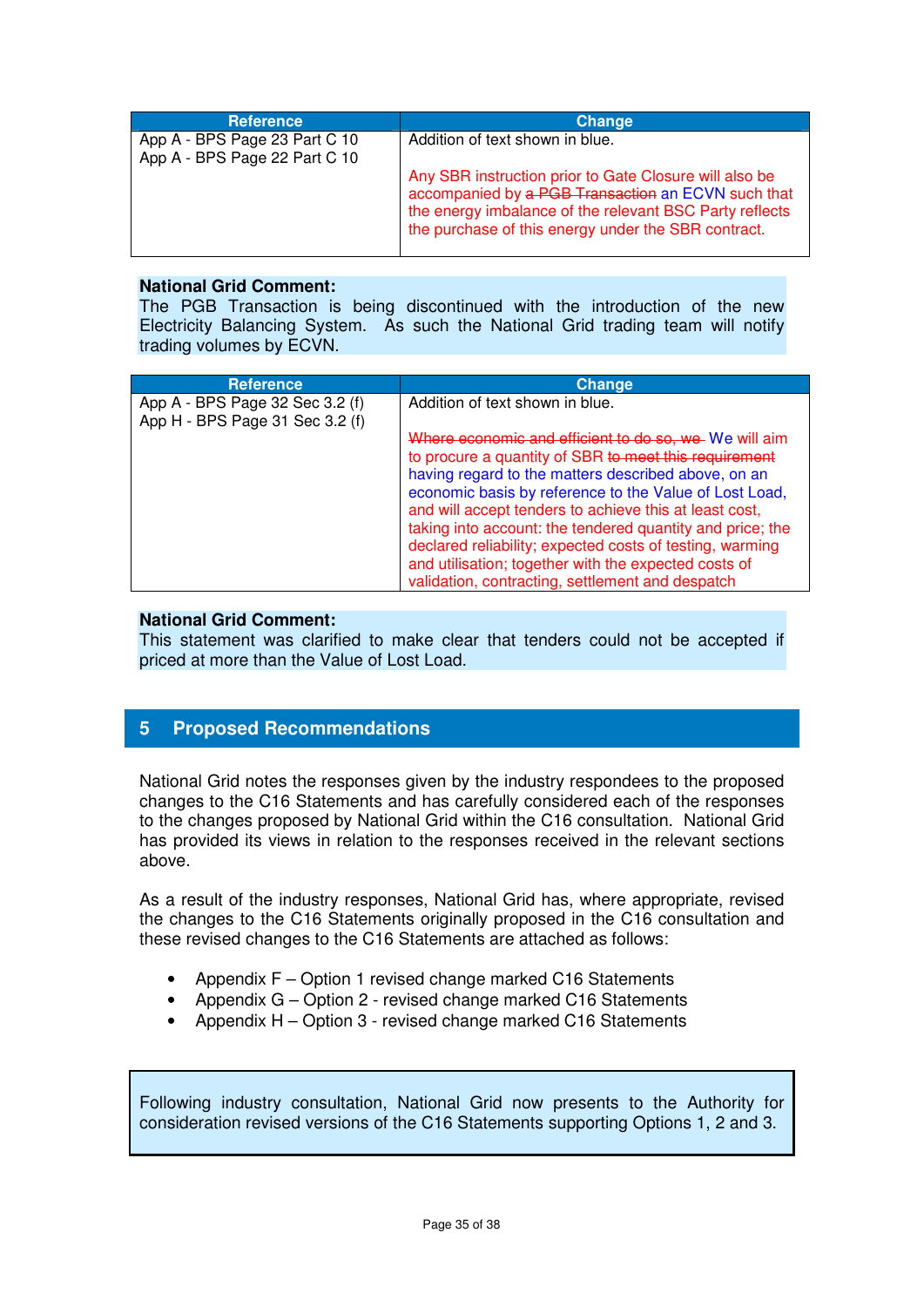The Authority is invited either to approve the revised versions of the C16 Statements supporting one Option and reject the other two Options or to reject the revised versions of the C16 Statements associated with all three Options.

National Grid recommends that the Authority approves the revised versions of the C16 Statements associated with supporting the introduction of Option 1, namely the introduction of both the Demand Side Balancing Reserve (DSBR) and Supplemental Balancing Reserve (SBR) services.

The revised versions of the C16 Statements recommended for approval incorporate both the revisions originally proposed by National Grid in the C16 consultation and the changes to these revisions as a result of the C16 consultation. These revised and combined versions of the C16 Statements are included as Appendix F.

Should the Authority decide not to approve the revised versions of the C16 Statements associated with supporting the introduction of Option 1 then the Authority is invited to consider for approval either the revised versions of the C16 Statements supporting the introduction of Option 2 (DSBR only) at Appendix G or Option 3 (SBR only) at Appendix H.

Subject to any approval given by the Authority under Standard Condition C16, the proposed changes to the C16 Statements supporting the introduction of Option1, Option 2 or Option 3 (as the case may be) will become effective from  $1<sup>st</sup>$  January 2014.

If the Authority does not approve any of the revised versions of the C16 Statements associated with supporting the introduction of Option1, 2 or 3 then the existing versions of the C16 Statements will remain in force and effect.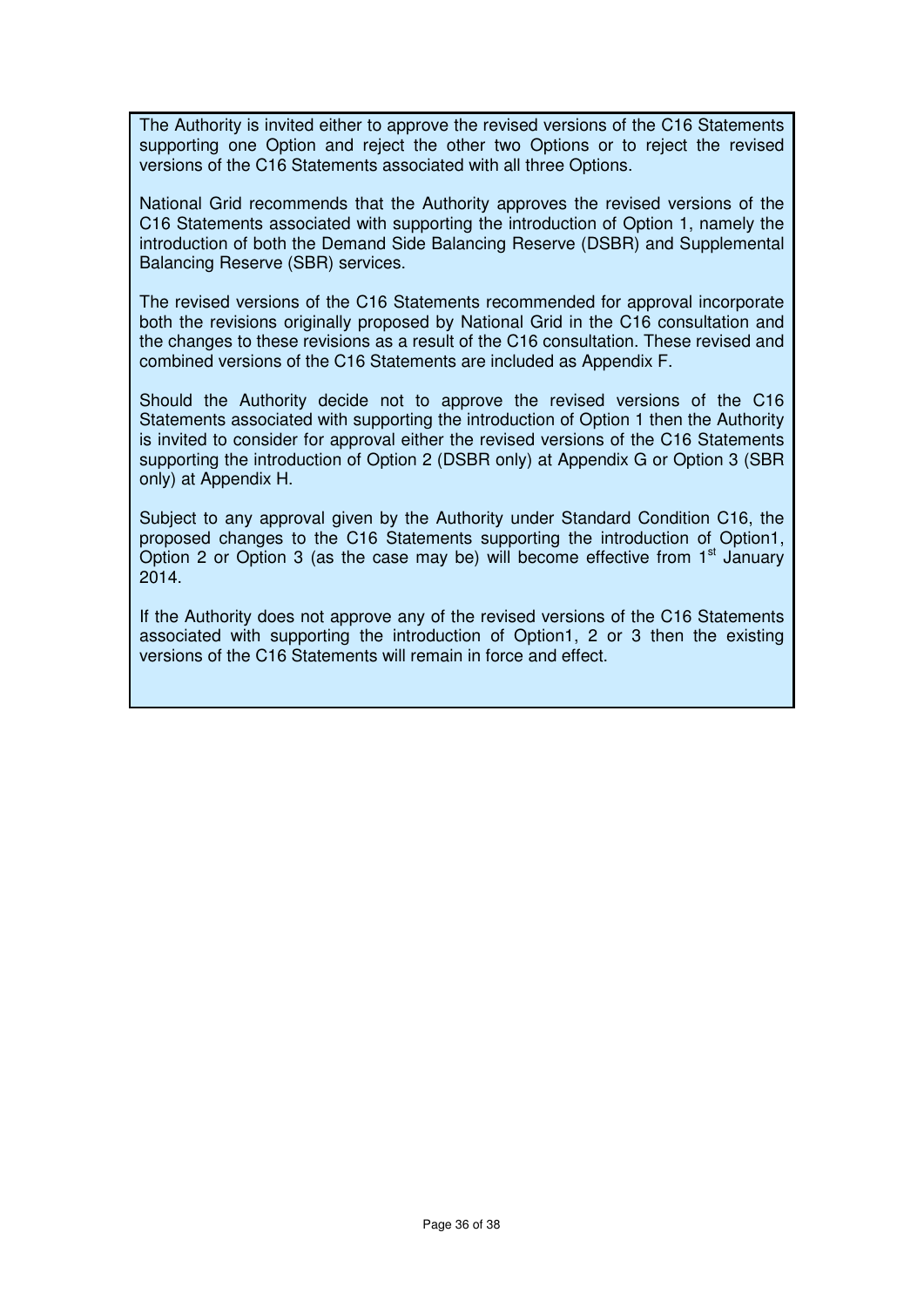#### **Appendix A - Consultation Document**

The consultation document is included here with original appendices attached separately.

#### **Appendix B – Option 1 – Combined Change Marked Documents**

This combined file contains the consultation appendices A to D inclusive which presented changes to the following documents under Option 1, the introduction of both DSBR and SBR services:

- BPS
- BSAD
- PG
- **SMAF**

#### **Appendix C – Option 2 – Combined Change Marked Documents**

This combined file contains the consultation appendices E to G inclusive which presented changes to the following documents under Option 2, the introduction of the DSBR service only:

- BPS
- BSAD
- PG

#### **Appendix D – Option 3 – Combined Change Marked Documents**

This combined file contains the consultation appendices H to L inclusive which presented changes to the following documents under Option 3, the introduction of the SBR service only:

- BPS
- BSAD
- PG
- **SMAF**

#### **Appendix E – Combined Industry Responses**

National Grid invited responses to this consultation by **11 November 2013**. Four responses to the consultation were received, each of which can be found in full within this combined file.